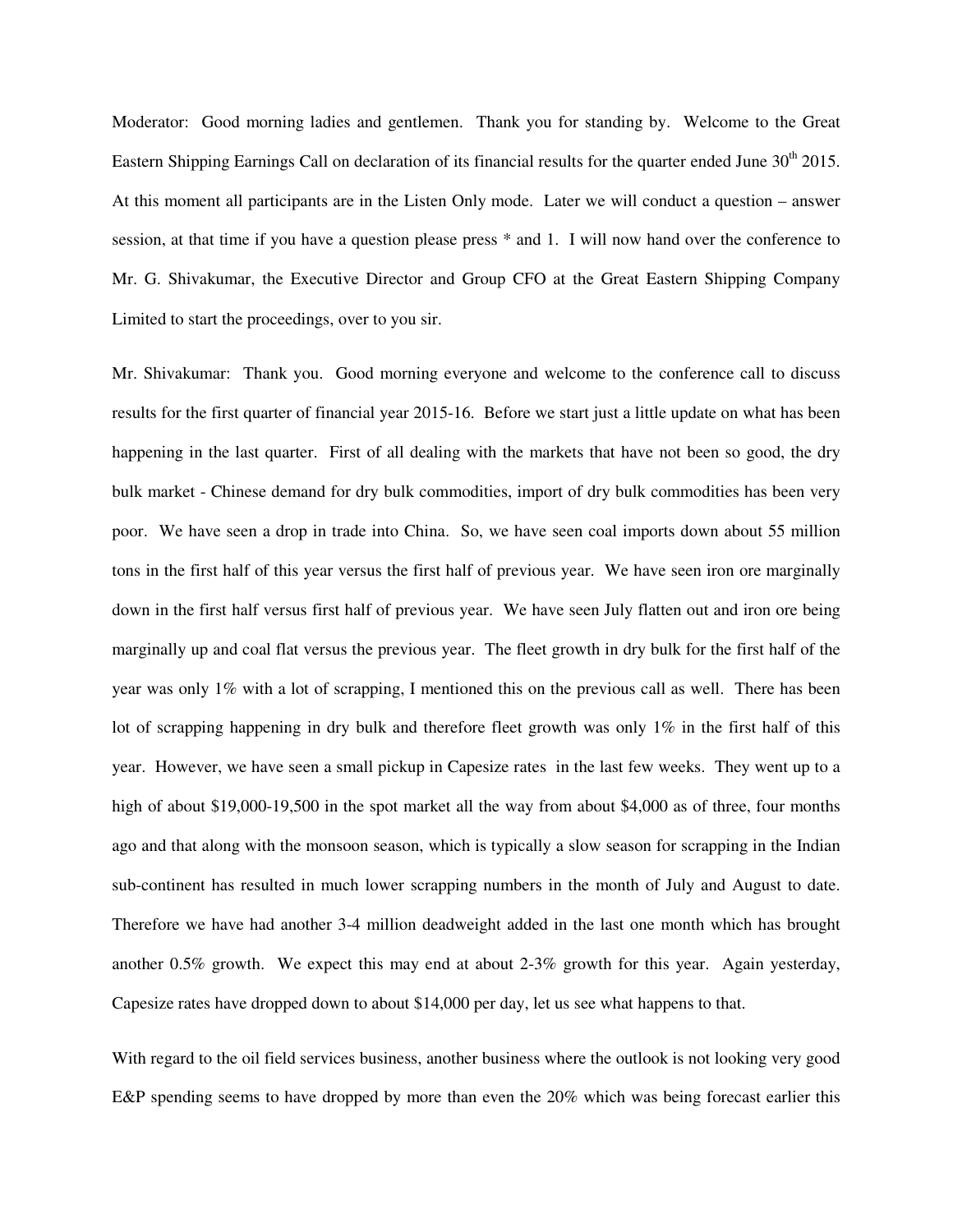year. Offshore E&P spending may have dropped 25-30%, that is what it looks like. We can see it from the number of rigs that are idling  $&$  from the number of vessels that are idling. We ourselves had a vessel on the spot market for some time and the utilization was very poor. So we have a real problem on our hands with regard to E&P spend. The oil prices again dropped to the 40s, so we need to adjust to the new reality. Luckily for us we have quite a bit of contract coverage especially for the large units. The rigs have quite a few years of contract coverage. During the quarter we have landed a few new contracts and a few contract extensions, two new five-year contracts for two of our anchor handlers, one small anchor handler and one larger one. We have also landed contract extensions for two, one and one year for three different assets. So all in all we have added about 14 years of additional contract coverage to our offshore vessel fleet, which is something that we are happy about considering what I just mentioned about the utilization levels. We have about 75% utilization currently for not our assets, worldwide utilization for rig assets and it is probably worse for the deep water assets where they are now at – and there are lot of vessels being stacked and being scrapped by some of the major drilling companies. For Greatship itself we have five vessels which need to re-price up to March next year. Two of them are the high end assets, which are not India suitable. The other three assets are all India suitable and perfectly fit for business here and are currently working in India as well and there will be tenders for these kind of assets and we hope to land some of that business.

Coming to the one bright spot, which is the tanker business, we had as a result of the OPEC policy of pumping as much oil as they could, oil supply in the first half of this year grow by about 3 million barrels a day versus consumption demand which is put by most analysts at about 1.3-1.5 million barrels a day. Now that leaves a big gap which seems to have gone into storage, it could well turn out that you had higher consumption or maybe that storage itself has gone up, because if you just look at these numbers that is 1.5 million barrels a day going into storage over a 180-day period, that is 250-300 million barrels further gone into storage during the first half of 2015. It is a big number, we are seeing stocks build probably 100-150 million barrels and some of this data comes with a lag, so we will get to know maybe in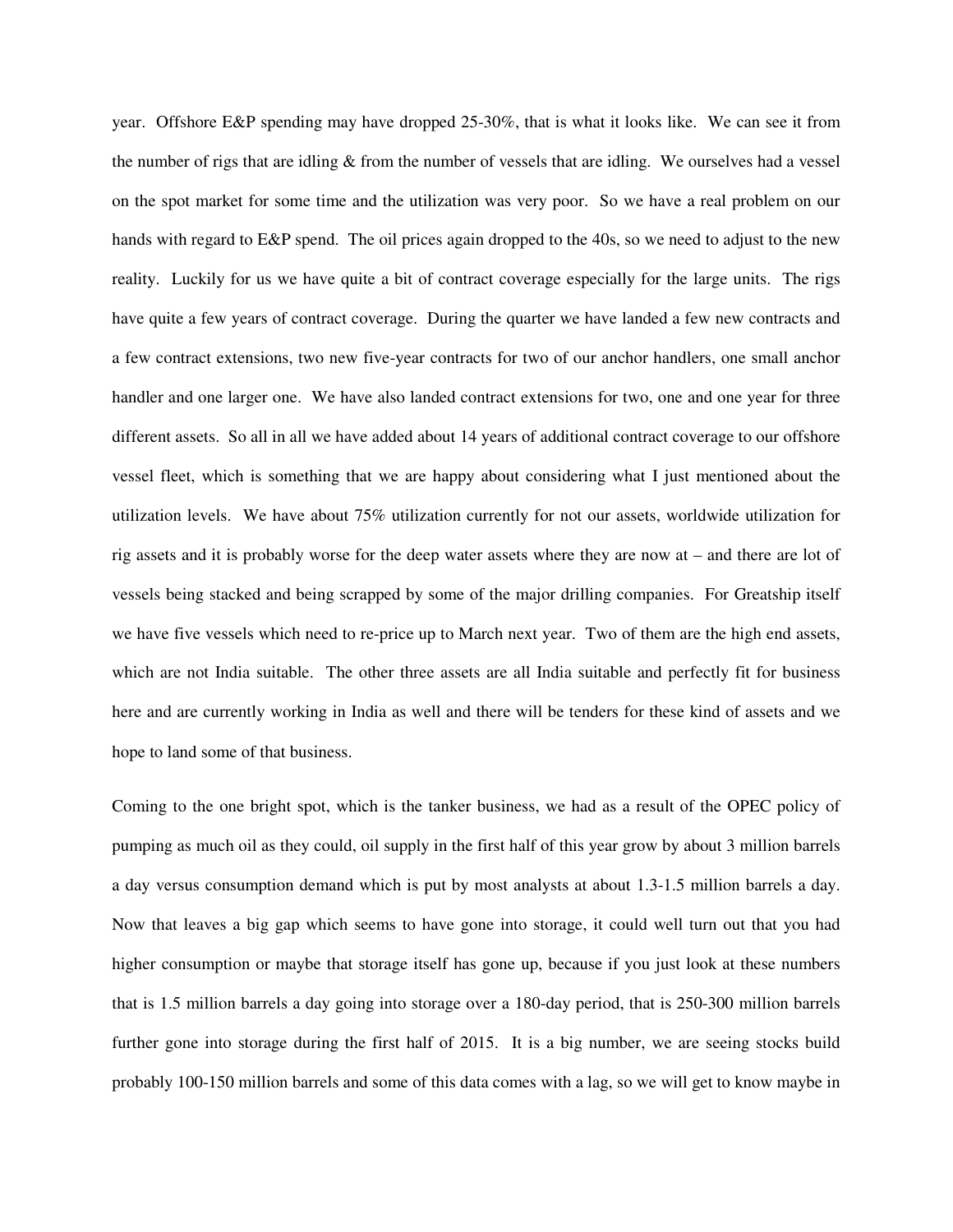the next few months what happened. On the other hand you could have real demand itself being up, not 1.4 million barrels a day but being up closer to 2 million barrels a day. So, let us see how that works out, we will know in the next few months. Refinery throughputs have been very strong especially in the second quarter with refining margins at very high levels especially or gasoline. Refinery throughputs year on year were up by about 2.4 million barrels a day, again to remind you 1.4 million barrels a day is what we are saying demand has gone up, which means when they are producing an extra million barrels per day of products which is a very high number and which has to be going somewhere or maybe it is sitting on ships though we do not see a contango on oil products we could justify storing them for commercial purposes, but it is possible that they are on ships waiting to be bought. So, the net-net result of all this is that tanker rates have been extremely strong, Q2 which is traditionally a weak quarter for tankers has been extremely strong. We have seen crude tankers perform spectacularly well in the quarter, we have seen our product tankers also do very well. Crude tankers have come off currently from the levels that we saw last quarter, but product tankers continue to be strong even as we speak.

We do not expect this to last very long though we still expect that tanker markets will be stronger than they were last year. Potentially this period is a little bit of an aberration of tightness and as supply kicks in, supply of new vessels kicks in we expect that these rates will moderate somewhat. Overall there has not been much change in the asset values on the shipping side, we have seen a small uptake in dry bulk asset values after dropping by about 40% in the previous year, they have gone up by about 10%. Tanker values are more or less the same as they were three months ago. So our net asset value has gone up to about Rs. 341 standalone and Rs. 536 on a consolidated basis. The offshore assets have dropped in value but without transactions being done, but they have been marked down in value probably by about 10% during the quarter. That is all I have as an update on the market and we would welcome your questions.

Moderator: Certainly sir. Ladies and gentlemen, we will now begin the question and answer session. If you have a question please press \* and 1 on your push button phone and await your turn to ask the question when guided by the facilitator. If your question has been answered before your turn and you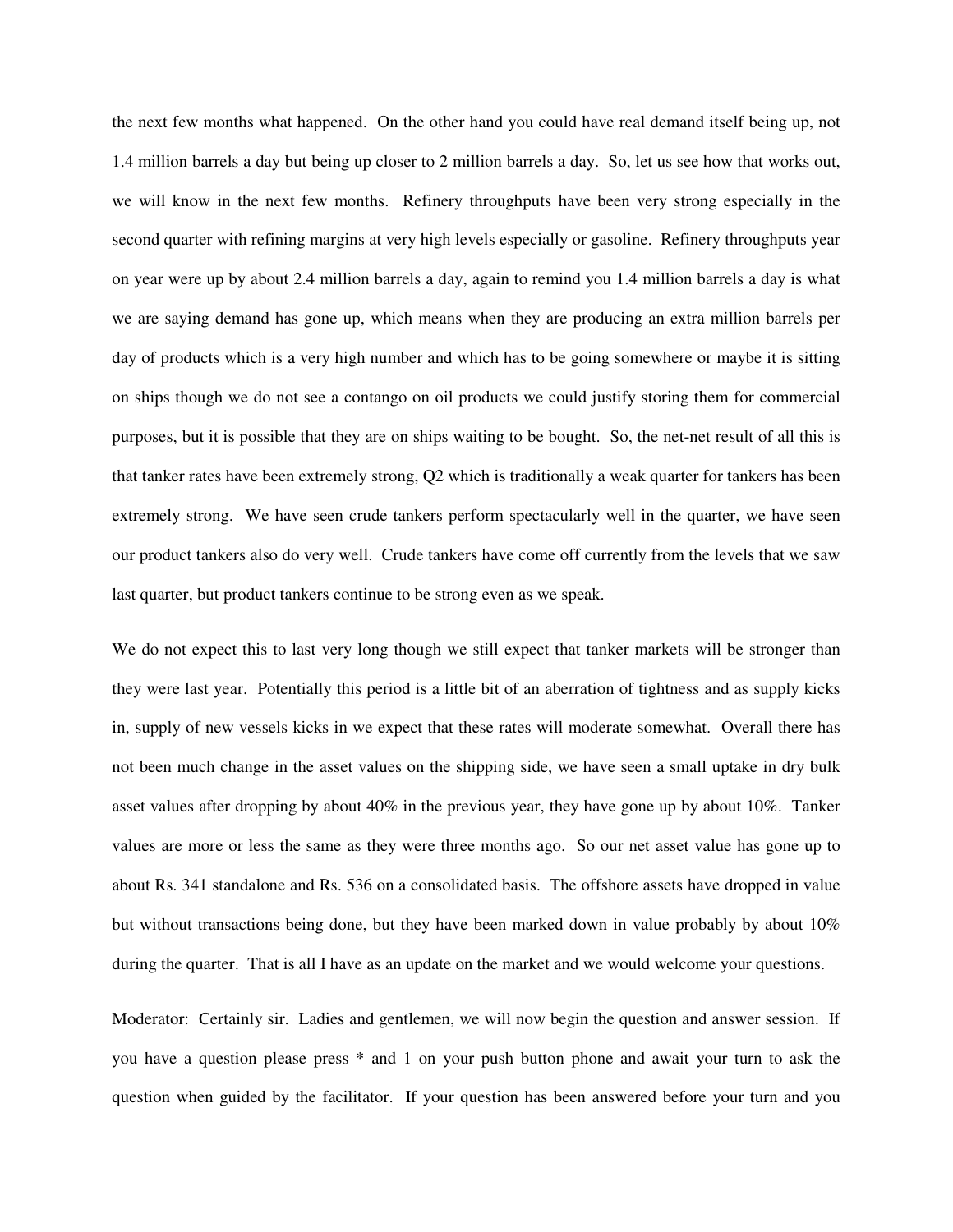wish to withdraw your request, you may do so by pressing 1 on your phone. Ladies and gentlemen, to ask a question please press \* and 1 on your phone. We have a first question from Mr. Bhavin Gandhi from B&K Securities. Mr. Bhavin, please go ahead.

Mr. Bhavin: Good morning sir, congratulations on these numbers, just wanted to check on a couple of things. This quarter again, first quarter seems to be exceptionally high in terms of EBITDA, so you had highlighted in the previous years as well that the fourth quarter tends to be very heavy in terms of budget, I mean the buying that you do, that is why first quarter tends to be better, is that the case this time around as well when the expenses were booked in the fourth quarter and that is why first quarter was slightly better?

Mr. Shivakumar: Yes, good morning Bhavin and thank you. Yes, that stays the same. Expenditure generally tends to be more towards the end of the year and that is why you tend to see this difference between Q4 and Q1.

Mr. Bhavin Gandhi: And sir just wanted to check on the rig portfolio, it seems that your coverage has gone up, I was expecting this coverage to be slightly lower because of the rig renewal that we have this year, so have we got an extension on the rig as well and how much if at all?

Mr. Shivakumar: Yes, so we did get an extension, yes I forgot to mention this. We did get an extension – there was an option period at the end of the firm period of one year, we have got a two-month firm extension on the rig. So that is probably the cause of what you are seeing.

Mr. Bhavin Gandhi: So this will take the renewal to January end?

Mr. Shivakumar: Feb end, so we were firm up to December end or we are firm up to Feb end.

Mr. Bhavin Gandhi: And that option is at the same price with the previous contract?

Mr. Shivakumar: I do not want to comment on the price.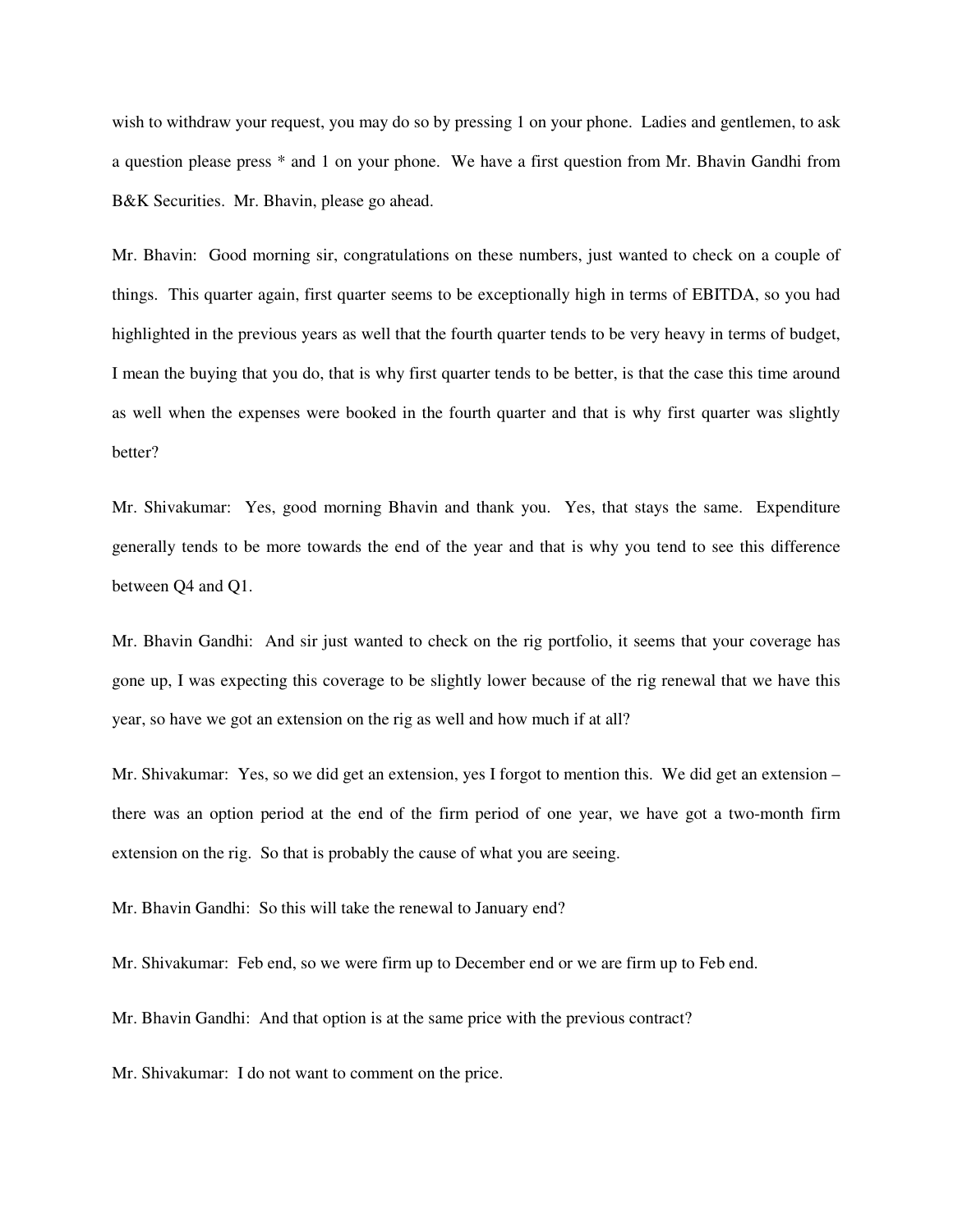Mr. Bhavin Gandhi: Okay, sure sir. Also you have mentioned about the 14-year coverage that you have got on the offshore fleet, so if you can highlight how the pricing would be, I mean generally how the pricing would be, would it be much lower than what the previous pricing was or as you highlighted…

Mr. Shivakumar: Yes, it is probably on average about 10% lower than the previous prices for similar assets, similar business.

Mr. Bhavin Gandhi: Okay, sure sir and yes, I think that is about it, I will come back in between.

Moderator: Thank you sir. We have a next question from Mr. Ramdas Rao from IHS, Mr. Ramdas please go ahead.

Mr. Ramdas: Good morning, thank you very much for the update. I have a few questions here and first one relates to basically, so you would attribute your net profit increase to the improvement in tanker rates, that is one and then the other thing is we all of us are now discussing about the impact of the China currency devaluation, so how much impact you think this will have on international trade and consequently on shipping and thirdly of course you have outlined the markets for offshore as well and the dry bulk and the tankers in the near term, so do you think – you said that that will remain as per expectations and so do you think in line of that, would you reduce your exposure to bulk trades and focus more on tanker acquisition and if you could give an update on your new building plans, that would be nice. Thank you very much.

Mr. Shivakumar: Yes, thank you very much for your questions. First, your question was on tanker…

Mr. Ramdas: Yes, first question was basically on whether your net profit increase you can attribute it primarily to the improvement in tanker rates?

Mr. Shivakumar: Yes, that is absolutely correct. Most of the outperformance has come as a result of the tanker rate improvement, so that is one, because the oil field services business is mostly already fixed, so there is not much outperformance that come from there really. Your second question was on the Chinese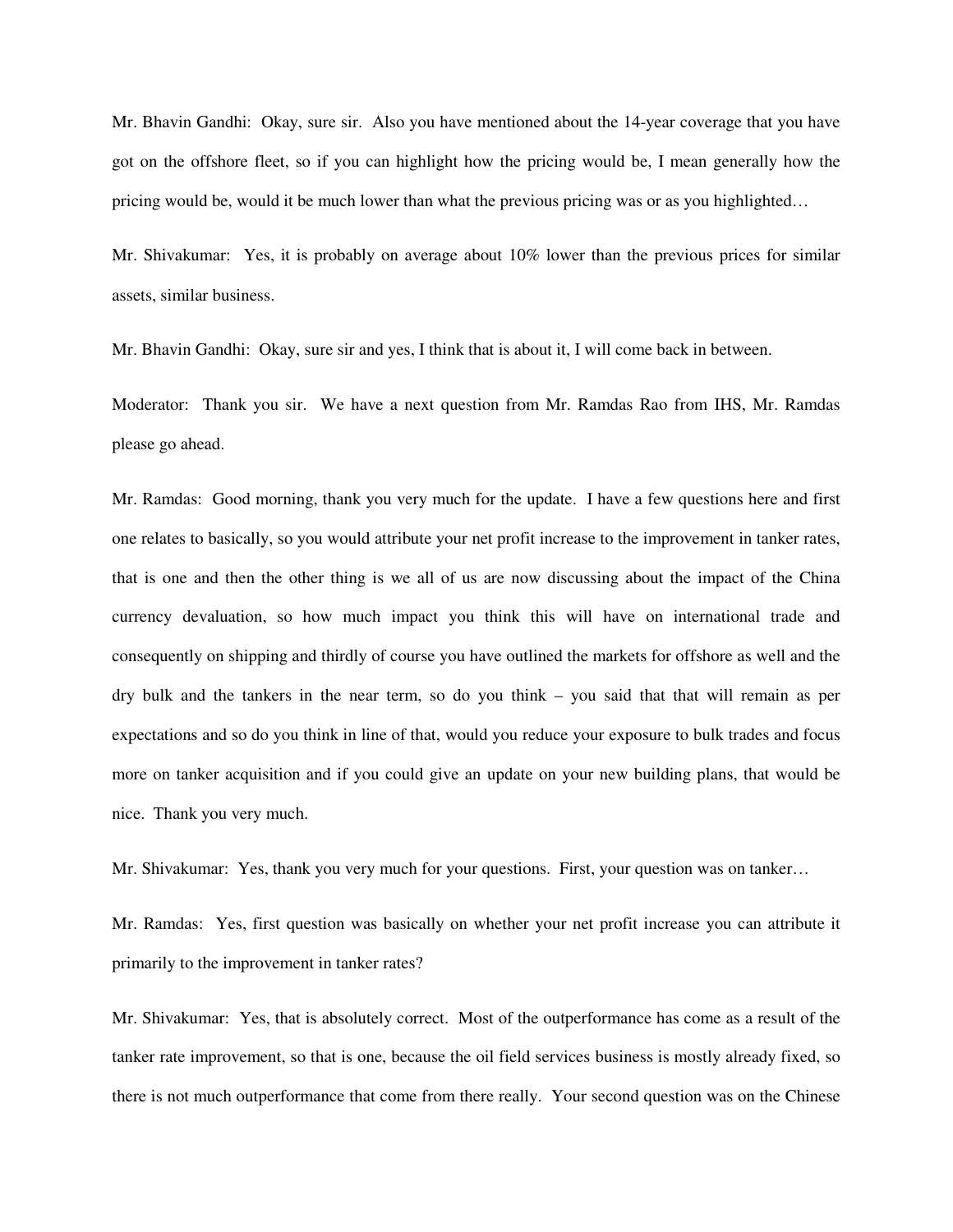currency action and what impact that could have, it is little early days, the potential impacts are let us say on the oil business, that oil becomes more expensive for Chinese consumers in Yuan terms and therefore they reduce consumption, but we do not know how that works and this 2-3% can be easily changed by small changes in tax, etcetera, we have seen it happen here as well. The one thing that could happen is that the exports of steel go up, but then that is subject to actions from importing countries with regard to duties, etcetera. So, it is a fairly complex picture and we will have to wait for the dust to settle and to see what else other countries do to react to this before we can really know what can be the impact. The third question was on reducing the exposure, what we are doing about our exposure to dry bulk. Yes, you may have seen that we sold one of our new building assets couple of days ago. That is one of the things that we are doing and yes, we have a little bit of a concern about the exposure that we have. We believe that currently the tanker market is looking better than the dry bulk market. We probably will need to do something about the reallocation of our capital where it can be better used especially if we think that this dry bulk problem is going to persist for a significant period of time and there is a concern about coal, where the use of coal in China is dropping and that is an important commodity for us. For the dry bulk trade if that goes off then we will have a little bit of a problem. So, yes we are looking at our exposure all the time and seeing what we need to do with it to see how best we can utilize the capital that we have.

Mr. Ramdas: Yes, thank you very much.

Mr. Shivakumar: So you asked also about the new building order book. So we have, after this ship we will take delivery of this ship sometime end of this month and deliver it to the new buyers after that. We still have our remaining order book which is one product tanker and three bulk carriers and as it stands we will be taking delivery of those ships.

Mr. Ramdas: Despite your objective to gradually reduce your exposure to dry bulk.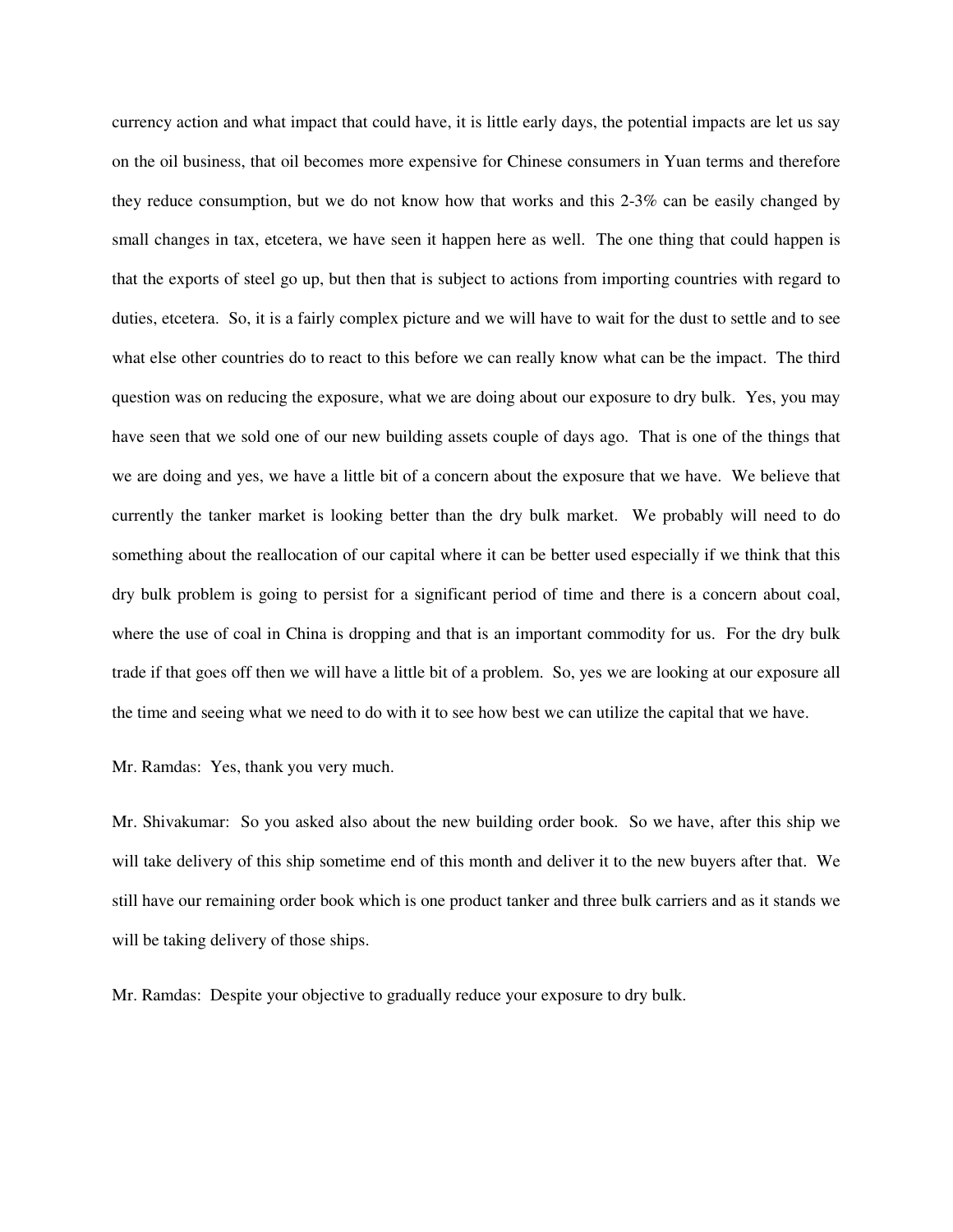Mr. Shivakumar: Yes, we will be taking – the intention is to take delivery of those ships. As it stands today there is no option but to take delivery of the ships, we have a contractual commitment and we will keep to that contractual commitment.

Mr. Ramdas: Excuse me, when are they due to be delivered?

Mr. Shivakumar: From the middle of next year right through to very early in 2017.

Mr. Ramdas: Oh, that is quite still…

Mr. Shivakumar: Yes, next financial year basically and the product tanker will be delivered in January this year, in January 2016.

Mr. Ramdas: Okay, thank you very much.

Mr. Shivakumar: Thank you very much.

Moderator: Thank you sir. We have a next question from Mr. Vikram Suryavanshi from Philip Capital. Mr. Vikram, please go ahead.

Mr. Vikram: Hi, very good morning sir.

Mr. Shivakumar: Good morning Vikram.

Mr. Vikram: I just need your comment on this asset price movement in offshore side and second is can you just repeat NAV.

Mr. Shivakumar: Yes, asset price movement in offshore side is really tough to call considering that there have been no transactions for similar assets for a long time, basically where market is extremely illiquid, illiquid in normal markets also and currently it is extremely illiquid, but we think as an estimate and this is based on what brokers tell us that they probably dropped about 10% in the last quarter and that is what we have priced into our net asset value for offshore supply vessels.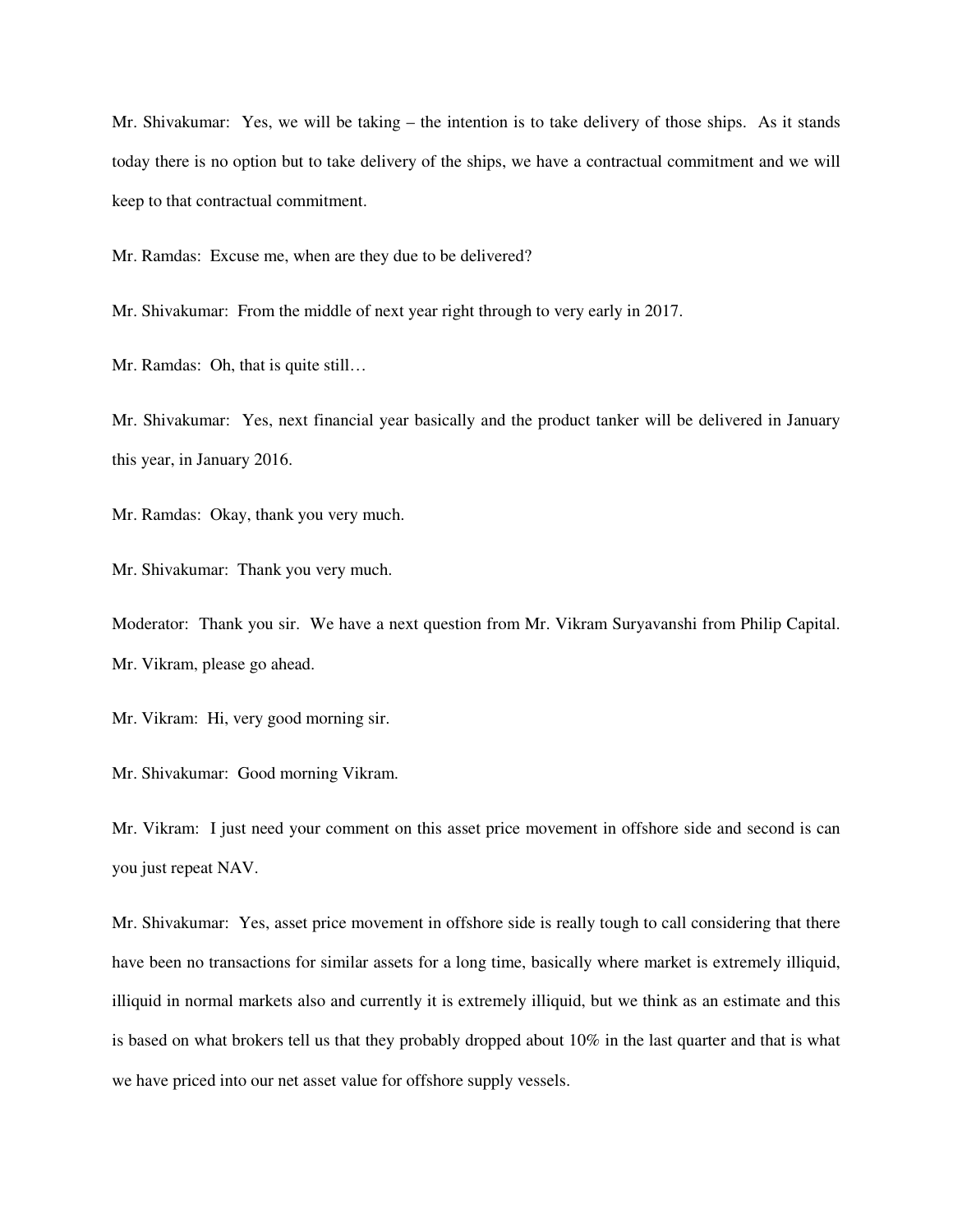Mr. Vikram: And can you repeat sir NAV number?

Mr. Shivakumar: Yes, NAV number standalone is 341 and consolidated is 536.

Mr. Vikram: Okay and what is our assessment in terms of the absolute amount of scrapping we can expect basically in dry bulk side and tanker side?

Mr. Shivakumar: Dry bulk we have already had about 20 million deadweight scrapped in this year, maybe 21 and we will probably end this year at 30ish, we were hoping 40 but with this little spike in the market less people are going to be less inclined to scrap. We had gone down to scrapping 15-17 year old Capesizes and now that is not going to happen, but we think that we will still see 30 million deadweight of scrapping, hopefully it will be closer to 35 which is going to at least help the dry bulk market slightly. In tankers there is really no reason to scrap because they are earning lots of money, if you run them you should just keep running, we have just seen a 21-year old Suezmax tanker which in the market of three years ago might have been a scrap candidate being sold for further trading at twice the scrap value. So there is no reason to do any scrapping in tankers, if you can run the ship you should run the ship because you are making very decent money.

Mr. Vikram: In offshore side how much would be your revenue broadly from India?

Mr. Shivakumar: We are probably 70-75% from India , maybe 80 now with the four rigs working in India. So, large part of our revenue and 14 of our vessels, 13 or 14 of our vessels and all four rigs are working in India. So it is probably close to 80 now.

Mr. Vikram: Yes, that is it from my side, thank you sir.

Mr. Shivakumar: Thank you.

Moderator: Thank you sir. We have a next question from Pankaj Tanna, individual investor. Mr. Pankaj, please go ahead.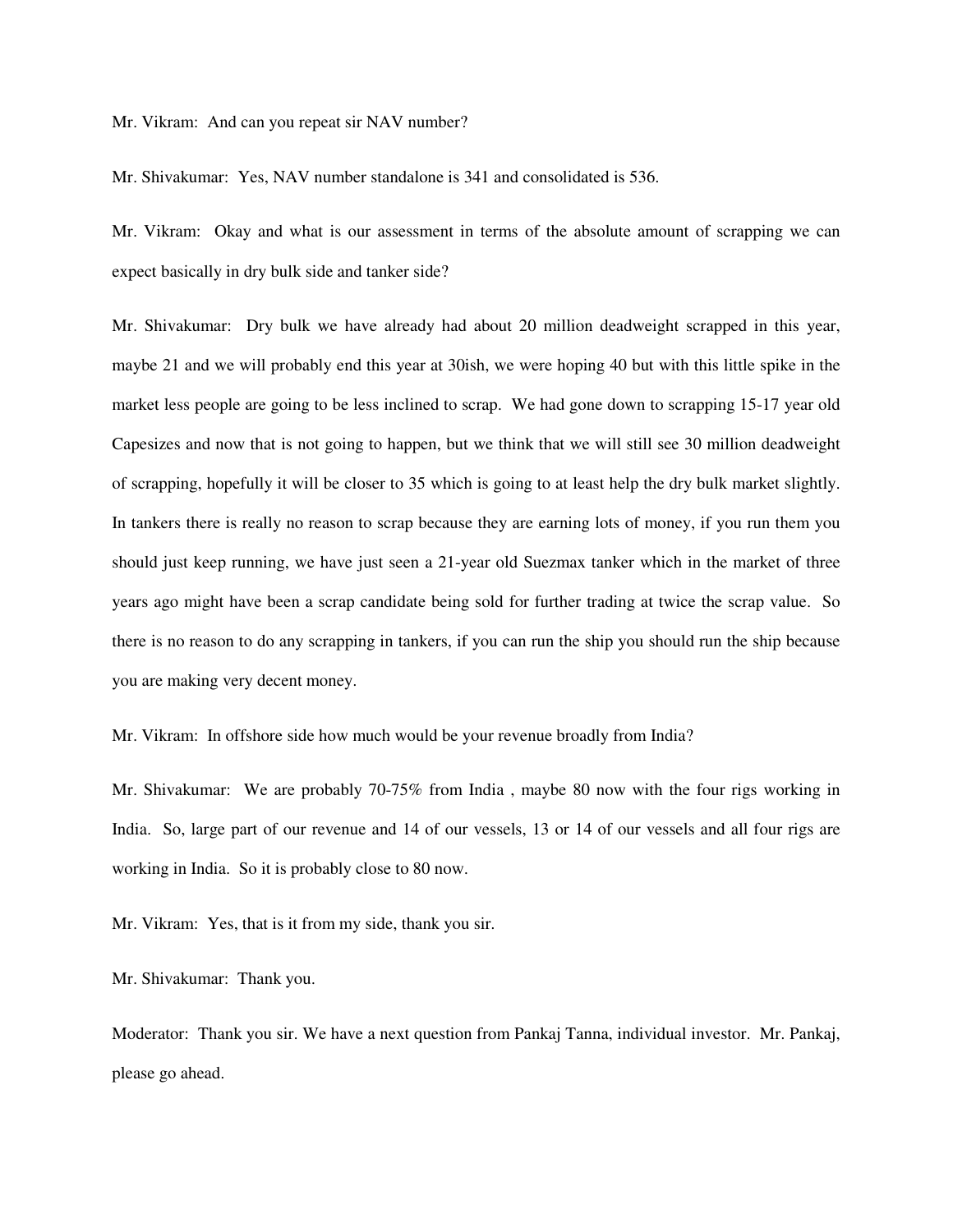Mr. Pankaj: Good morning sir.

Mr. Shivakumar: Good morning.

Mr. Pankaj: I have three questions, two pertaining to offshore. What is our contract coverage for our four rigs, I mean the period in terms of years. We have four rigs, so what is the contract coverage for these four rigs in terms of rig years?

Mr. Shivakumar: Okay, that is between nine and ten years.

Mr. Pankaj: And with the drop in prices of assets, is our company considering entering the UDW sector, this Deep Water Drilling rigs sector in which ONGC is probably one of the only candidates taking in vessels for a period.

Mr. Shivakumar: Yes, you seem to be quite well informed on the oil field services market, yes ONGC is out with the tender for five floaters. They are not ultra deep water, they are made to deep water assets, so they do not want the 10,000 foot water depth type of rigs, but yes a lot of  $-$  if we can tie up something with a contract - it is fine. The problem with buying an old asset, lot of people have done this in the past, some of them have done well, some have come to grief that you buy an old asset which is close to scrap value, 15, 20, 30 million dollars and then you do a refurbishment and you get a contract. The problem is the technical risk associated with that, because when you open up the rig and do the refurbishment sometimes what you estimated at 50 goes up to 150 million dollars. So, we will be very cautious when looking at opportunities like that. Yes, our home market is offering us some opportunities, but we are not going to be rushing in there to take those contracts.

Mr. Pankaj: Okay, so I was not really referring to old equipment, I was talking in terms of the new 7.5- 10,000 footers…

Mr. Shivakumar: Yes, those prices I think have not yet dropped to the extent that could justify what we think could be the rates awarded here.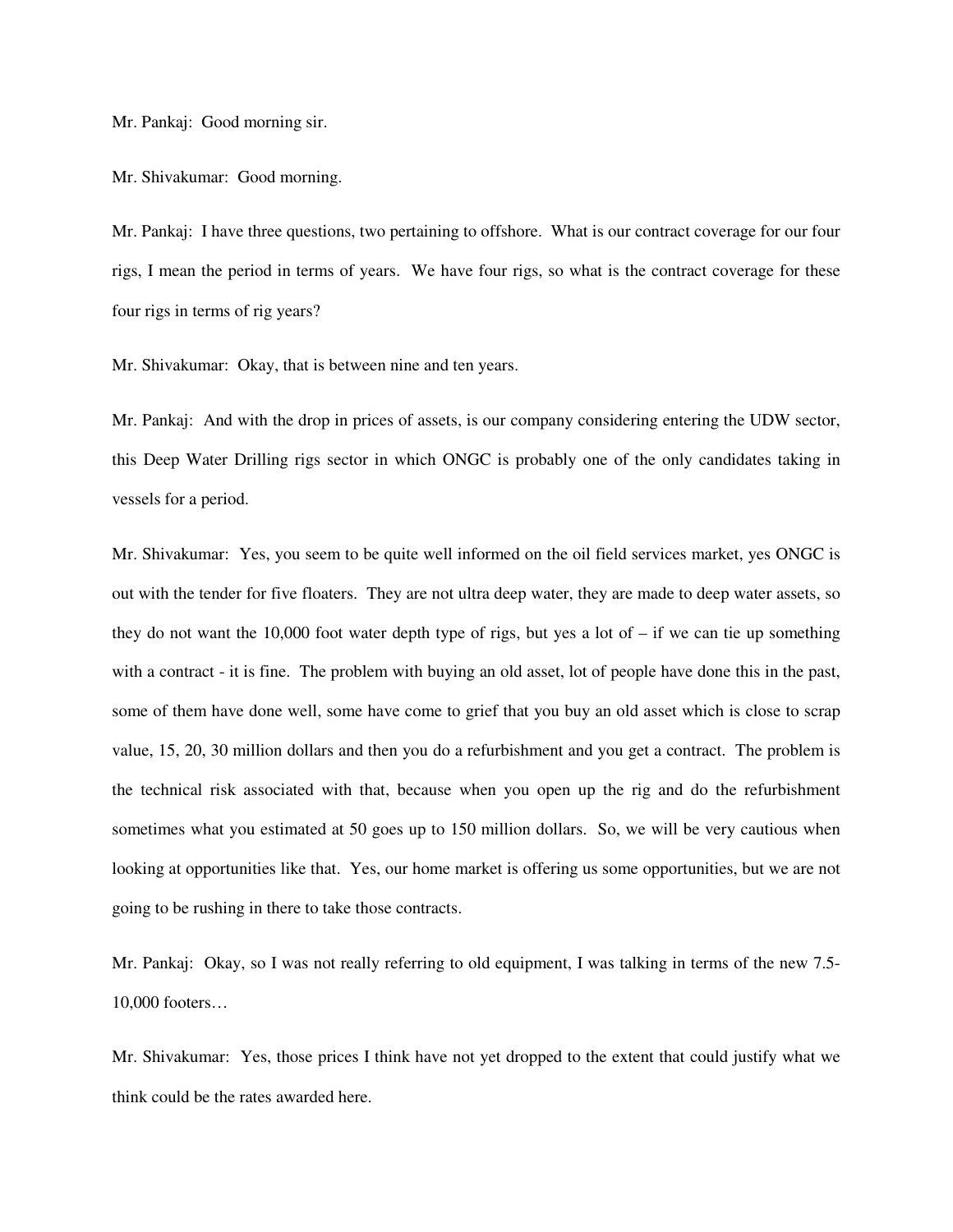Mr. Pankaj: And my next question is pertaining to your tankers, so what would be your coverage in terms of percentage, long term shipping for your tankers, if you could put some ballpark figure of your contract coverage for your tankers in terms of period and spot, how many are being spot and how many are on…

Mr. Shivakumar: Let us just take the next rolling 12 months, we are probably about 20% covered in tankers and we are happy with that because the spot market is so much stronger than the time charter market.

Mr. Pankaj: Just one last question, what will be the differential on a Suezmax or on an Aframax on a period vis-à-vis say a 24-month charter as against spot.

Mr. Shivakumar: So let me just put that – so because spot rates are very different from what they were say a month ago for a Suezmax. Today it is probably 25,000 bucks and a month ago it was probably 40,000 to 45,000. So, let us just look at last quarter's average. Last quarter's average was probably somewhere in the low 40s. The time charter rate, again there is a big bid offer spread, because ship owners expectations are substantially higher than what charters are willing to pay, but probably you could do a two-year deal in the 30, 31 type of range for a Suezmax tanker.

Mr. Pankaj: So just playing the devil's advocate, I mean having a two-year at \$30,000 rate under your belt vis-à-vis a spot at just 40 sometimes and spot is at 20, you would not – a long term commitment for the larger part of our fleet be more…

Mr. Shivakumar: Yes, that is a very interesting question and it is something that we have an internal discussion about all the time. The one thing that you need to consider and that we always consider, it is nice to have that coverage. One is that when you do 40,000 bucks, of course you can work it out and you do 40,000 in a quarter or you do 40,000 in two quarters your breakeven on the remaining quarters comes down substantially, that is one thing, but that is just arithmetic and anybody can do that. The second thing is that we also like to time the sale and purchase market. So, when you put it on a time charter, when you put a ship on time charter you give up the option to sell, because it is nearly impossible to sell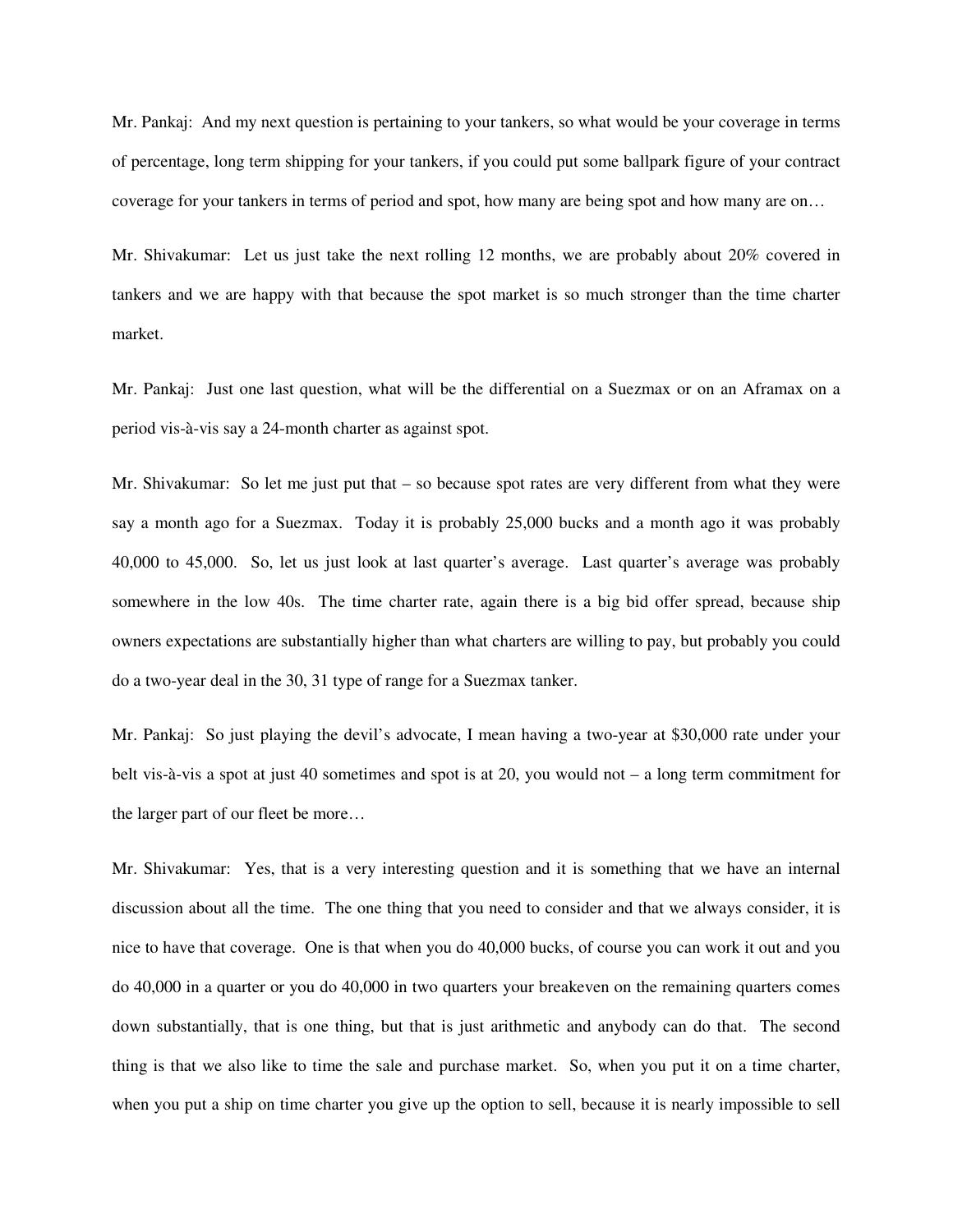when you have a time charter on a ship. So that is the other thing that we consider. The third thing which is a factor outside really this decision, slightly outside this decision is that we have a lot of capital which is sitting and waiting to be invested meaning as a company we ourselves and we have not invested much in the last few years. With the result that we are probably – if you look at the amount of risk that we can take or the risk that we should take we are probably less than that, which is not an optimal situation. So, since we have not taken much risk on the balance sheet we believe that we should take more risk on the P&L account and considering our general outlook on the tanker market, we believe it is fine to keep these ships operating spot and we think that we will probably make more money. In any case we think we will make more money operating the ship spot based on our market view. The fixing on charter, yes it gives us some breathing space, but we think that it will not – at the end of the two years we think that we would probably make more money running them spot.

Mr. Pankaj: Okay fine, I mean it is something that you know better than anybody else. So we are just hedge our bets only 20% at the peak of the market. In a good market generally one would hedge it more

Mr. Shivakumar: Yes, this is a question that we ask ourselves very often.

Mr. Pankaj: And how much do you play – sorry, I think I will stop and we will let somebody else...

Mr. Shivakumar: No, you can ask questions, I think we have got the time, it is probably interesting for the other people listening it also, so go ahead.

Mr. Pankaj: On the Baltic you have got these trades that they do on forward shipping for tankers, does our company get involved in these derivative trades or we do we do any such transactions?

Mr. Shivakumar: In tankers actually the trades are very few and far between. The tanker market, the FFA market is not very liquid and you get into all kinds of basis risk when you do an FFA trade on a tanker, because their routes are standard routes and you may not be trading on those routes itself and some of the routes like West Africa to US, the standard Suezmax route is West Africa to US and West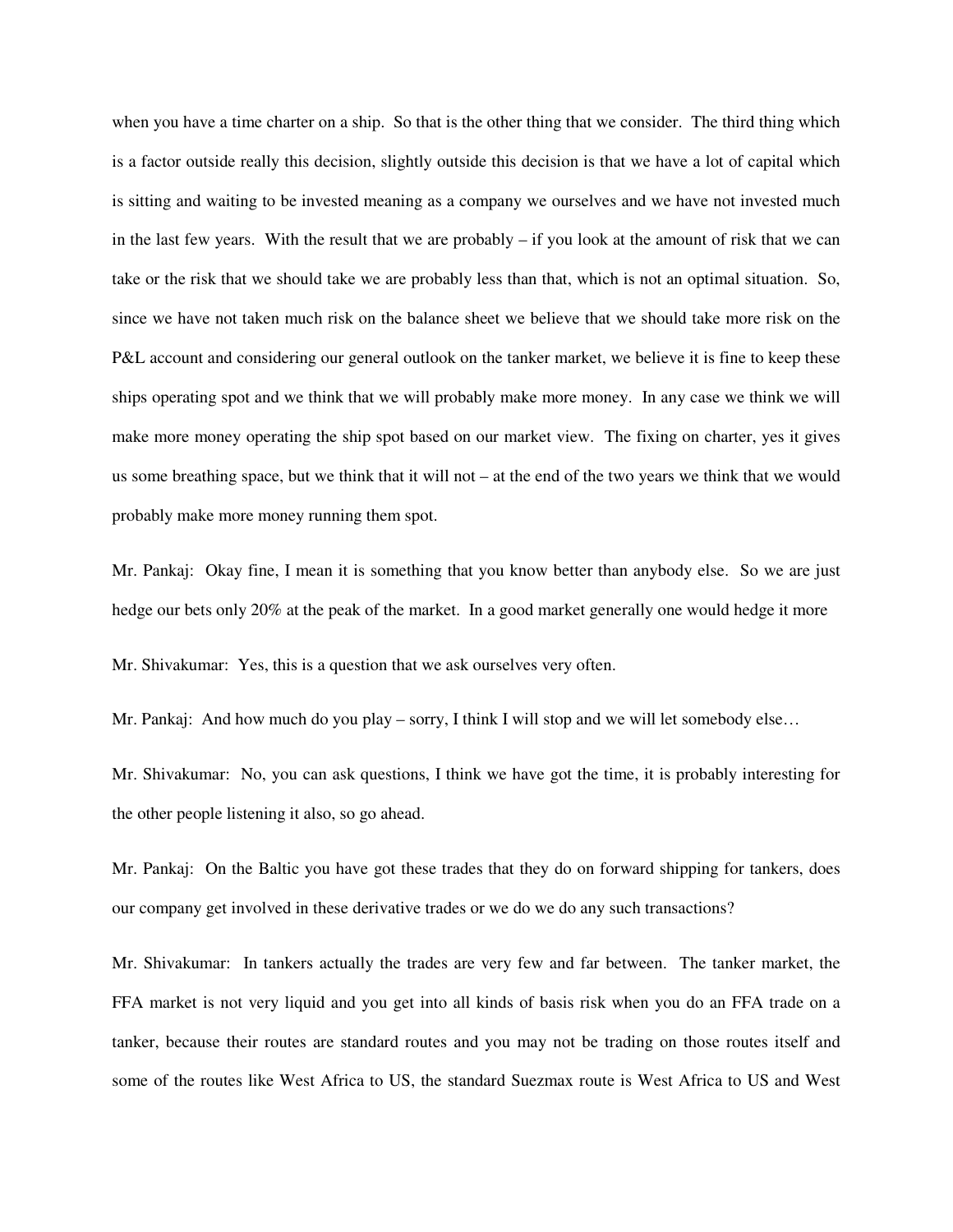Africa to US Suezmax is a route which has probably been dead for the last two to three years ever since the shale oil boom started. So, some of the routes are not necessarily indicative of what the market is and the second thing is that it is not very liquid. If you are going out to hedge ourselves we would probably rather do a time charter than do that, because then at least you are sure of the number that you are getting without the basis risk attached to an FFA.

Mr. Pankaj: When we are talking about offshore you think cabotage would help build ships and your requirements of ONGC, get a preferential treatment in case a company offers to buy something like that?

Mr. Shivakumar: Yes, it would be nice, but it does not seem to be anywhere on the horizon. Most oil companies in the world do that, so for instance Indonesia the most recent one to start that couple of years ago where they said that you have to fly an Indonesian flag to work offshore Indonesia for a supply vessel. So we have not moved in that direction, it would be nice if we could but it does not seem to be happening anytime soon. It does not even seem to be a proposal on the cards.

Mr. Pankaj: Does this asset values for your offshore rigs being fairly reasonable, won't it be the right time to approach when sale of equipment is available, I mean a 700 million dollar rig is available at 450 provided ONGC gives me a contract I would be interested.

Mr. Shivakumar: Yes, so that is right. There is some preference for Indians but not that much not to the extent that we see in other countries, but the good thing is that ONGC itself is taking assets in this kind of market which we think is a good thing for them to do and they are giving long term contracts thinking that they will be able to lock in assets at good rates at the current level.

Mr. Pankaj: Would disclosing our rig rates be confidential, the four rigs that are working for ONGC, what sort of day rates are they working at?

Mr. Shivakumar: We do not disclose the rates, we have three rigs working for ONGC and one working for a private operator in India, so we do not disclose those rates unfortunately.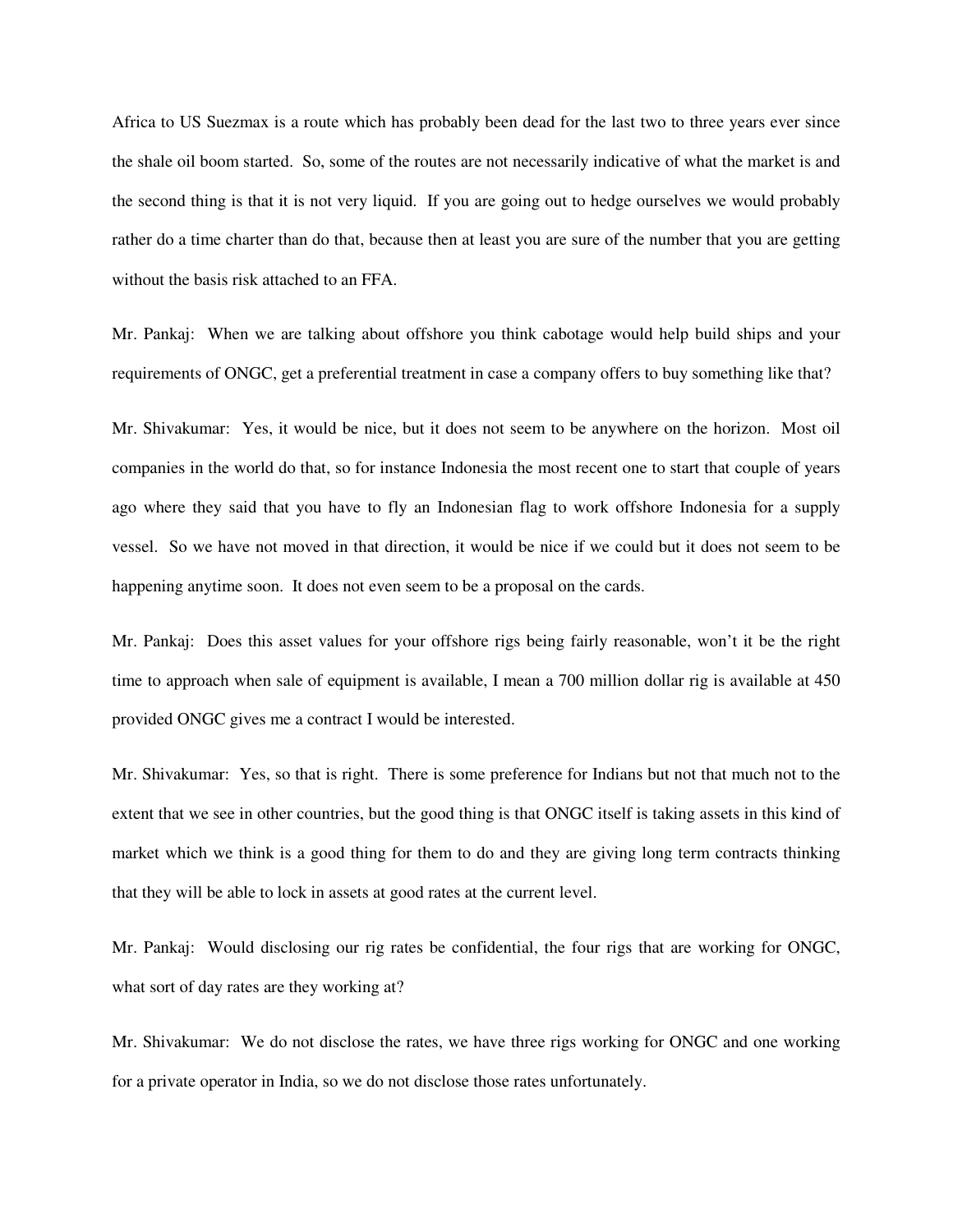Mr. Pankaj: Okay, no problem. With offshore all the rig operators disclose their rates on a month to month basis.

Mr. Shivakumar: Yes, that is right. We just do not do that.

Mr. Pankaj: Okay, anyway thanks a lot, all the best.

Mr. Shivakumar: Thank you.

Moderator: Thank you sir. We have a next question from Mr. Srivastav Venkat from UTI Asset Management. Mr. Srivastav, please go ahead.

Mr. Srivastav: Yes hi, good morning sir, congrats for a set of numbers. Sir, you said that the NAV for the tankers has more or less remained stable and has not gone up, so given the sharp rise in the rates does it make sense for us to now acquire some tankers at the current levels or still the return is still suboptimal?

Mr. Shivakumar: Yes, good point. The tankers are probably marginally up in the quarter, but yes it is looking tempting, but there are not that many good candidates available. So, what happened is that market is in slight state of limbo, this is the asset value for a ship, but these do not necessarily happen around those values.

Mr. Srivastav: Okay, so which leads to my next question is that you will be generating good amount of cash in this current year even if the tanker cycle continues for say the next couple of quarters and your offshore is anyway pretty stable. So, what will be your capital allocation policy for the next 18 months, I mean will it be offshore or shipping or with which areas, any thoughts on that, because our cash generation will be very high for the next 18 months.

Mr. Shivakumar: I am not going to get into how much cash we will generate in the next 18 months, because that is based on what profitability we have. As I mentioned earlier we do not expect tanker rates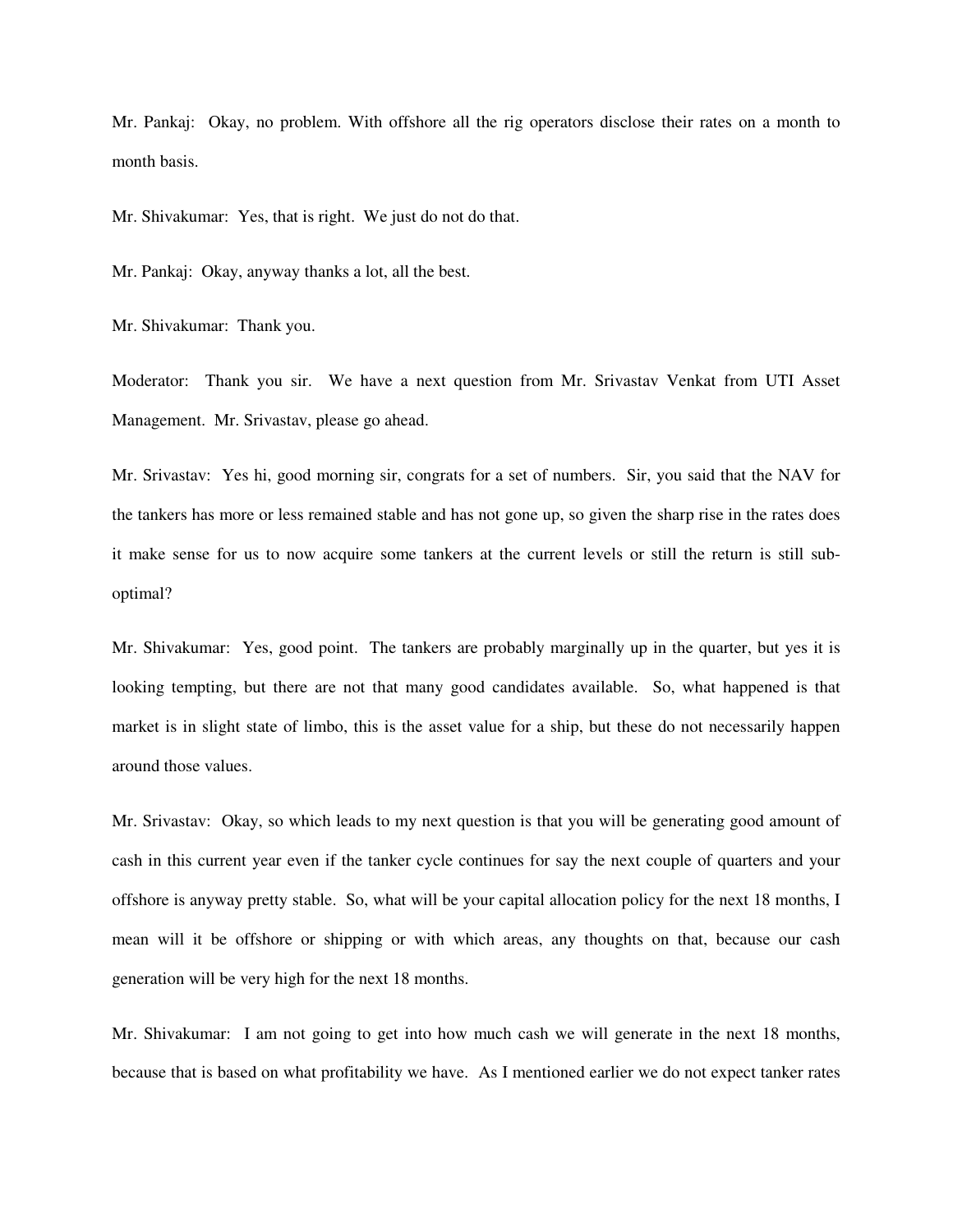to continue where the kind of performance we had in the first quarter. It has already come off, I mentioned earlier, the spot markets come off from where we were in the first quarter, but we expect them to remain reasonably strong and better than in the previous year, that is one thing, but yes we will be generating a reasonable amount of cash, we will be paying down debt, you know that we normally pay around about 160-170 million dollars of debt every year. So that will be paying in any case which creates, as you mentioned it creates an expansion capability. So, in terms of allocation one thing which is sort of unlikely, we have not decided and we do not have too many opportunities on the cards currently is that we do not think that we will be allocating any major funds to offshore. The problem is as I mentioned, utilization. If we can manage to tie up something with a contract we are happy to do that. We did that with one of the vessels, one vessel that we bought in the last quarter, but those unfortunately deals are tough to do and so we need a lot of stuff to fall in place before we can do that. if we can do something like that we are fine, we are not going to buy offshore assets on a spec basis, because utilization is such a problem, we do not want to buy and just stock, that is extremely unlikely. So, that is one thing on offshore and we still have this concern on what is going to happen to E&P budgets and what the market is going to do. In shipping yes, we have a lot of capacity by itself and let us see what we can manage to buy or order. Currently we are not finding anything which is very tempting, but hopefully we should manage to identify something in the next few quarters. Currently we have not found anything very tempting for purchase.

Mr. Srivastav: Just on the offshore side since this Iran market might open up, so do you see some kind of a rate improvement happening because a lot of rigs can get potentially deployed in that market?

Mr. Shivakumar: Yes, broadly on a very headline basis yes there should be additional demand for rigs because they have needed a lot of rigs in the last few years and they have not been able to get those rigs. Hopefully if that market opens up that is another demand for 10, 15, 20 jackups, we do not know the number. So, that is one thing, but again we will have to see how this sanctions thing plays out. I do not think, though the headlines have come, that the sanctions on the ground or the banks and the other market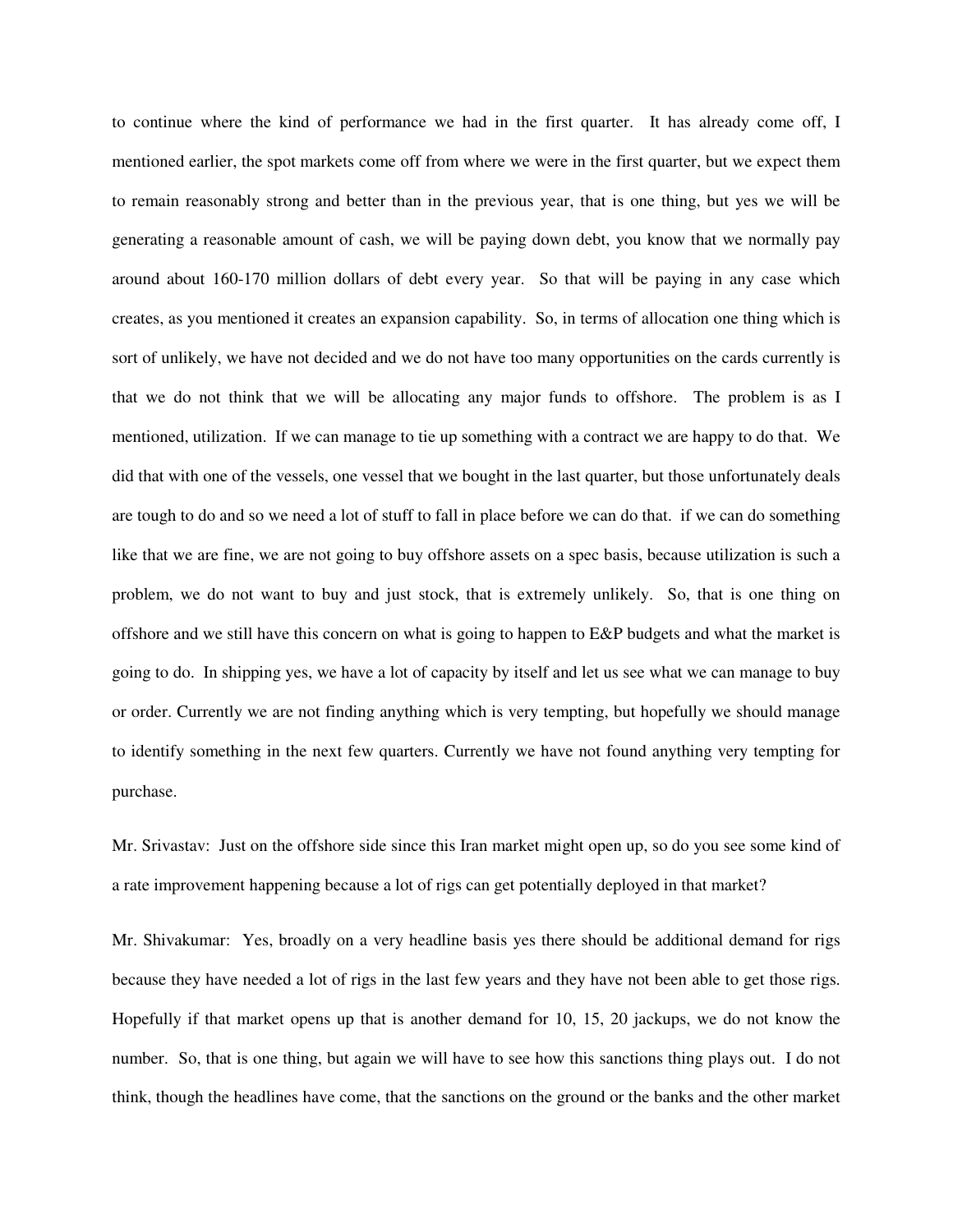players are very comfortable with Iran exposure, at least the feedback we have got so far has been that. Let us see how that plays out, but broadly you are right, we should have a positive impact on the demand for offshore assets from Iran coming back into the market.

Mr. Srivastav: And sir, secondly you talked of a coverage of 14 years for offshore, so can you just break down in terms of various sub-assets there, for the next four, five years?

Mr. Shivakumar: Okay, the two contracts we got which are five-year contracts are on two anchor handlers. One small anchor handler and one larger anchor handler - that is two five-year contracts which is ten contract years. The other four, two are again for a small anchor handler.

Mr. Srivastav: So this excludes the rigs then.

Mr. Shivakumar: This excludes, this is just offshore supply vessel and the other two which we are talking about were both for the R class vessels which are the ROV support vessels which have got one year each of an extension. The MPSSVs which are the large high value assets will be coming off contract within the next few months. The rigs we got one extension, so we had a 12-month firm period, that has got extended by another two months.

Mr. Srivastav: And that will come up for renewal you said in Feb end.

Mr. Shivakumar: That is correct, if she comes off contract in Feb end there is a small option period but definitely by March end she has to go into another employment.

Mr. Srivastav: And sir on the dry bulk side, we have ordered for three new ships, so is there any mark to market currently that we may have to take when we take the delivery of those ships or they are more or less in line with what prices that we have ordered for?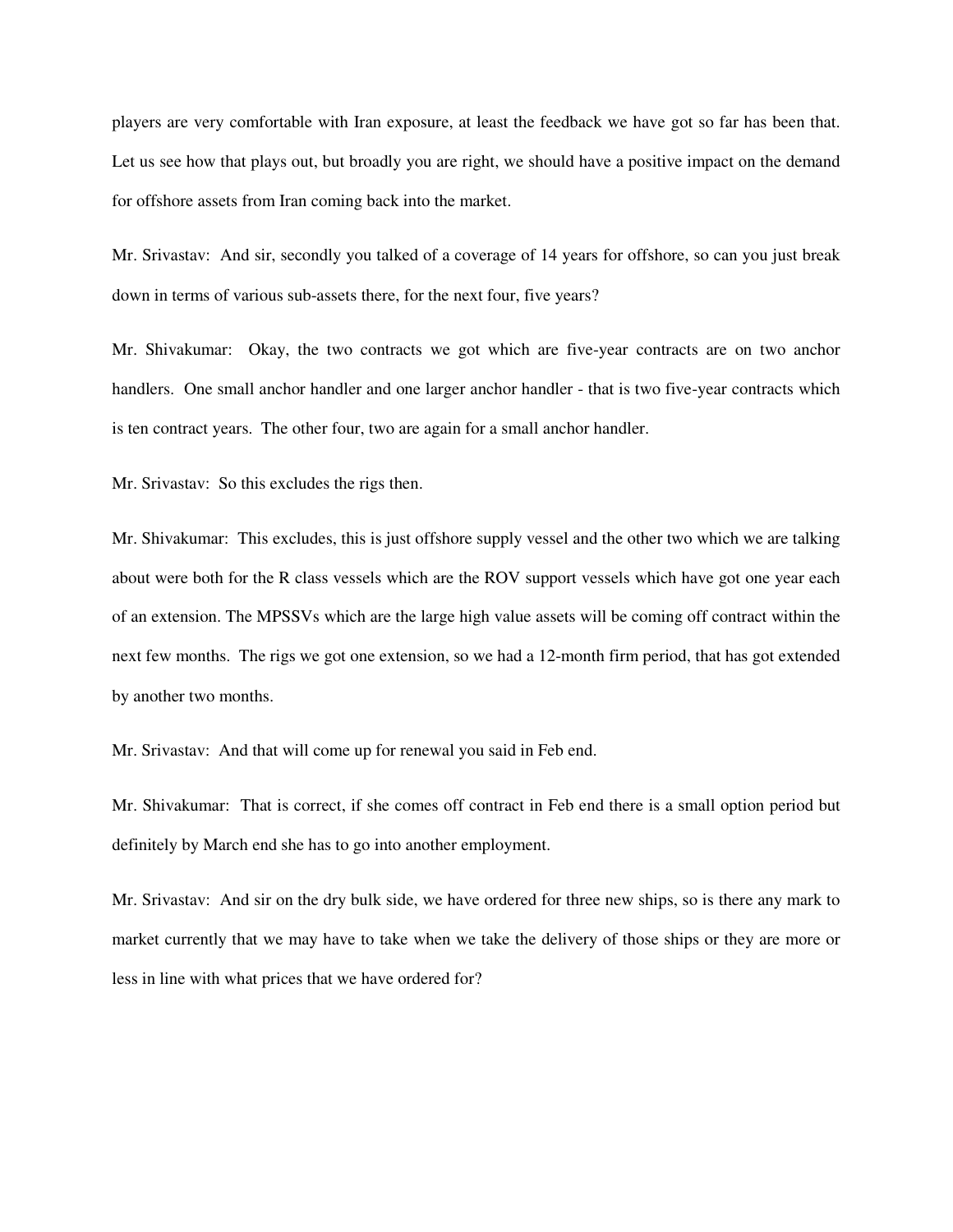Mr. Shivakumar: Now the asset market values are lower which is in our net asset value, so we take that also in our net asset value calculation. So the asset market values for those vessels are lower than our contract prices.

Mr. Srivastav: So that has already built in with a NAV that you talked of.

Mr. Shivakumar: Correct.

Mr. Srivastav: Okay fine, thanks a lot sir.

Mr. Shivakumar: Thank you very much.

Moderator: Thank you sir, we have a next question from Mr. Himanshu from M3 Investment. Mr. Himanshu, please go ahead.

Mr. Himanshu: Hello?

Mr. Shivakumar: Yes, good morning Himanshu.

Mr. Himanshu: Yes, good morning. Congrats on good set of numbers. I have a question on offshore side. So what we learnt or what we saw in shipping was as a strategy we wanted to have lesser number of assets in the falling market and shipping side. Will we like to have a similar expeditions for offshore support vessels and how many of the assets are currently in spot markets in offshore side?

Mr. Shivakumar: Okay, one the answer is yes we would like to have lesser number of assets going into falling market in our offshore. We managed to sell one asset, I forgot to mention this, we managed to sell one small anchor handler in the last quarter, but that was done after a great deal of – that deal took almost a year to finalize. So, as I mentioned the market is extremely illiquid, you cannot change your position, your long position in a hurry there. So you do not have too much of a choice if you want to reduce your exposure because the market is just illiquid. Second, we have no vessels operating on the spot market. We had one vessel which was in the spot market for a few months, that vessel is now being mobilized to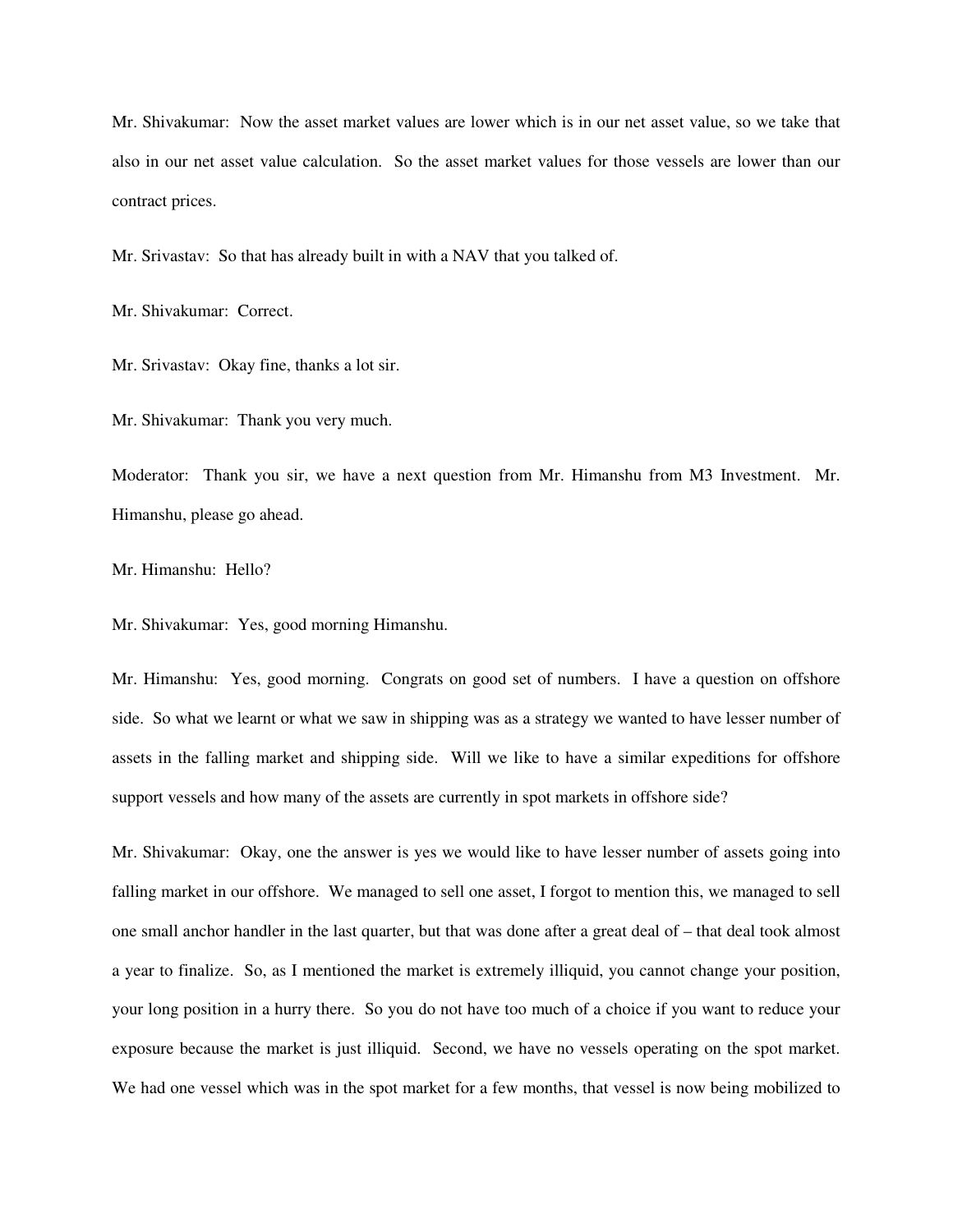start a five-year contract. She is going to come to India and start a five-year contract. So that is where we are on the offshore side.

Mr. Himanshu: What is the supply outlook for new offshore side, means we have seen very large cancellations and slippages in dry bulk, are we seeing similar amount of cancellations and slippages in offshore side and again in both rigs and the support vessels, so what is your view and your assessment here, can you just give a brief idea?

Mr. Shivakumar: Yes, unfortunately offshore shipping cancellations do not come to light themselves, do not come to light very easily, you just come to know afterwards that a ship did not get delivered, because a lot of companies just do not announce this. In offshore it is even less. So, you will just never come to know, the order book stays what it is, it is quite a solid order book for PSVs, not so much for anchor handlers. So at that stage we do not know how many of these are cancelled. We know a lot of vessels are – anecdotally we hear that a lot of vessels are being delivered and just sitting at the yard itself alongside. So they will tend to get delivered if they are at an advanced stage of construction, but they will just be waiting around waiting for contracts or waiting for somebody to sell that.

Mr. Himanshu: Are we seeing distress sales - yards selling and people not ready to take the assets in offshore side?

Mr. Shivakumar: Not really, we have not seen, again these are smaller yards typically which construct these and not very transparent in their reporting, so you do not hear the announcements. Again, in shipping you can have a lot of brokers who will send you a report saying this is available, that is available, but in offshore very little. So you just do not get to know.

Mr. Himanshu: Okay and one more question on the jackup rigs. We had a lot of orders to Chinese shipyard with nominal capital allocation in peak, so what is the sense we are getting, are those jackup rigs getting delivered and what is the outlook for let us say jackup rigs where our major asset allocation has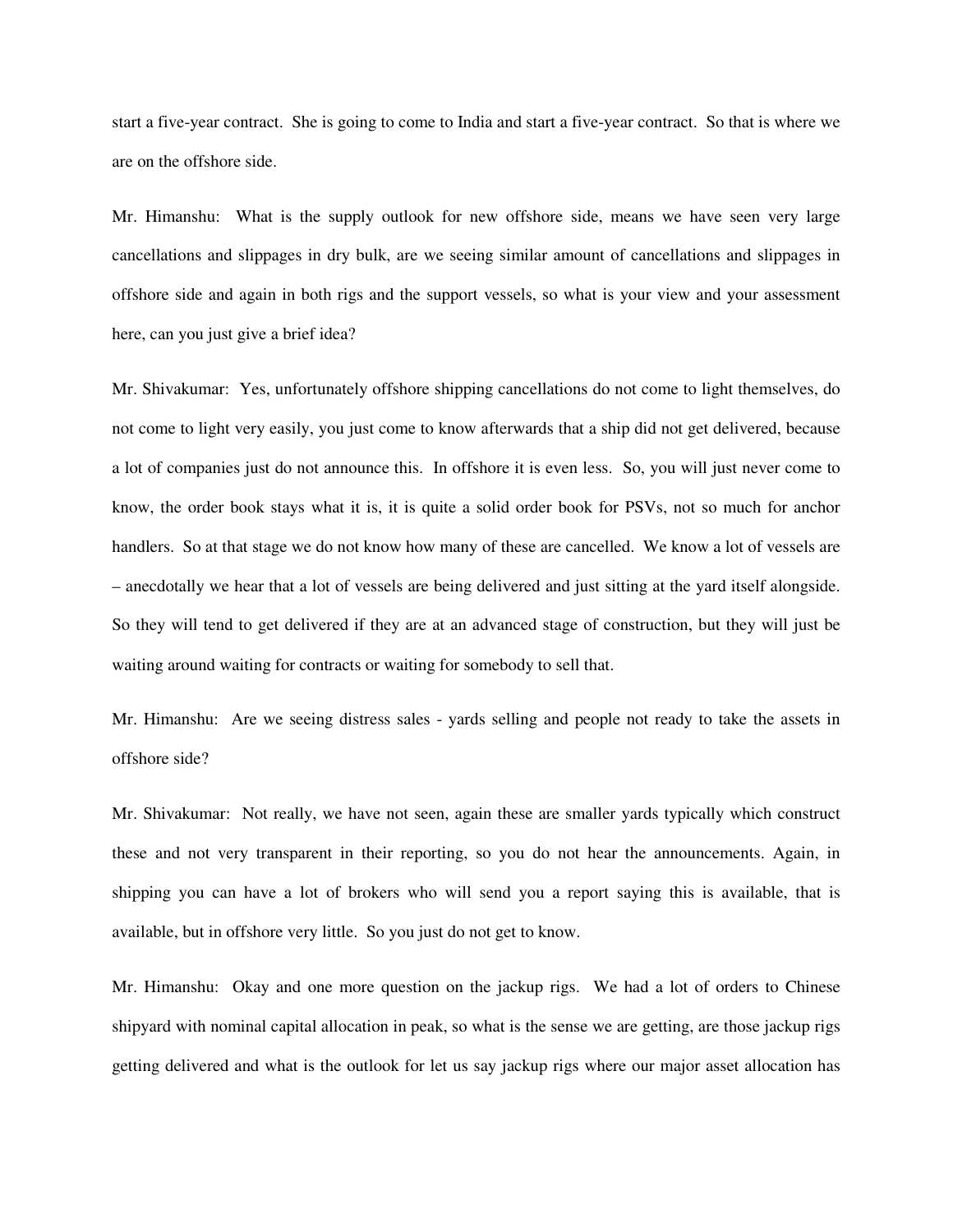been through like CY 15, 16, 17, generally what is your assessment, how much new deliveries will happen in that space?

Mr. Shivakumar: We think new deliveries will be less than we had originally feared. There was an order book at peak I think about six months ago the order book was about a 130-140 jackups. We think a large number of those will be delivered, so you may have close to a 100 being delivered, but they will be delivered late, a lot of the first time yards are delayed in delivering the rig, so they will come in late but they will come into the market. A lot of modern assets are – not lot of modern assets, quite a few modern assets are idling currently from very good operators, because there is just no work, so this is something that we have seen ourselves for one of our vessels which is coming off contract by end of this year, one of our supply vessels. The customer is very happy with our vessel, they are happy with the quality of operations, the quality of the vessel, etcetera, but we just do not have work. They said if we have work we would love to have your ship but we just do not have work because we are not going to start another new drilling program. So, that is what is happening, so even if you like the asset as an E&P operator you just do not have the work to give to the ship owner or the rig owner. So that is a problem which is there, there are quite a few rigs which are idling including a few modern ones, the older ones of course are suffering. What we would like to see is this market play out for some more time so that the older rigs get scrapped finally, the way they are happening in the floater market. We have seen at least 20-25 assets being scrapped and another 15 to 20 being stacked publicly in the sense that with announcements from the rig owners.

Mr. Himanshu: And the 100 rigs what we are expecting, so should we assume that these 100 rigs would be from – surely it was CY 15, CY 16, can we say till CY 18 the addition would be 100 rigs, because just extension or delays in deliveries, so should we see 100 delivery delays in CY…

Mr. Shivakumar: Yes, not quite 18, it will probably happen till 17 because there were not that many orders placed, from middle of last year there were not that many orders, all the orders got placed in 2013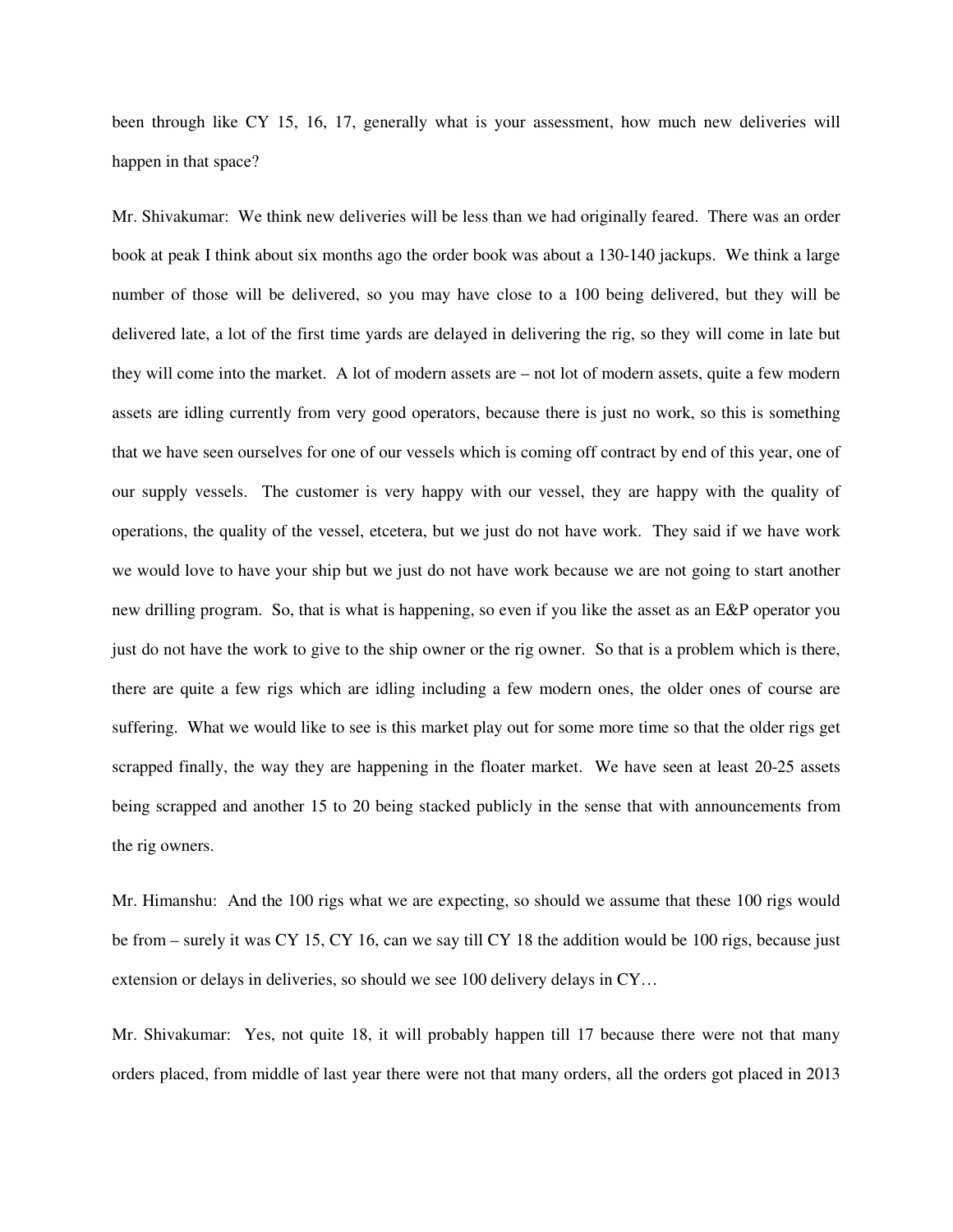and early 2014. So we do not think it will go all the way up to 18 but yes 16, 17 for jackup rigs, we have seen drill ships get delayed up to 2018, but not in the jackups.

Mr. Himanshu: Okay, one question was on tanker side, this new regulation for ballast water coming from January 2016, are our tankers fitted with the equipment and will we need to do dry docking in next six months?

Mr. Shivakumar: Yes, okay that is ballast water, yes there is a new regulation coming in. We do not need to do a special dry dock for that. What happens is that when you do the next dry dock after that date you have to fit in your ballast water treatment system. So it is an additional cost, few 100,000 dollars. If you want to continue trading in certain areas you have to have those fitted, but you do not have to do a special dry dock for that.

Mr. Himanshu: Okay and are our batches fitted with this facility or this equipment, so just wanted to know that.

Mr. Shivakumar: No, so the vessels are not fitted with that because it is a new convention which came in probably two years ago, so the new vessels that we have ordered in the last couple of years are fitted with ballast water treatment system, but the old assets do not have that. So they will need to be retrofitted, but it is not a problem really to retrofit, it is a cost of a few 100,000 dollars.

Mr. Himanshu: One question was on dry bulk side, so what type of fleet growth are you expecting let us say in CY 15, 16 and because we are seeing lot of slippages happening or let us say slippages or cancellations, are we seeing the order book getting extended to CY 17, just in general what sense you are getting from brokers and people?

Mr. Shivakumar: Yes, slippages are there, we have seen a couple of listed companies announce deferment of deliveries from early 2016 all the way up to 2018. Overall with all the slippages, we started off the year expecting 30-35% slippage in the year, so we will probably put the growth at somewhere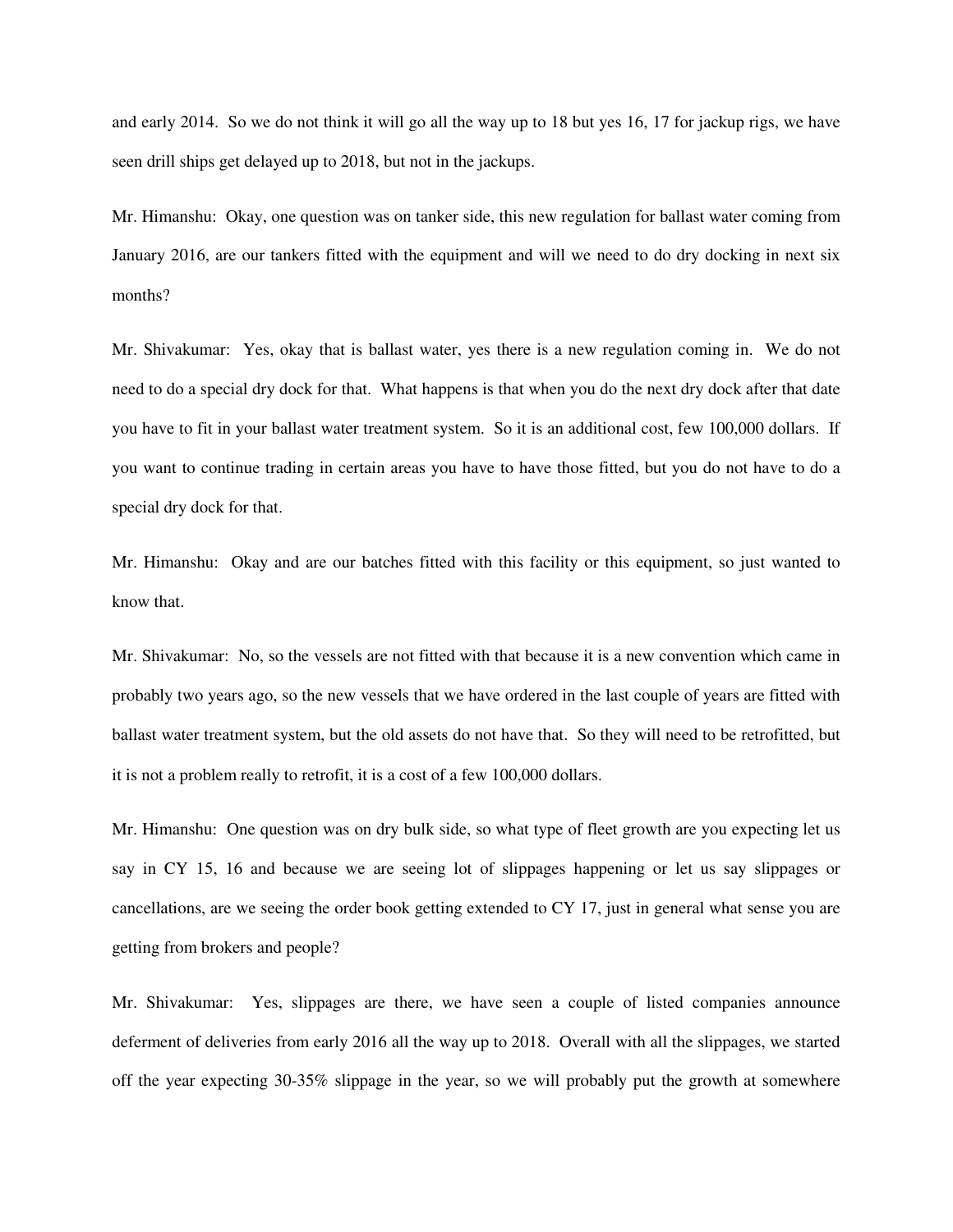between 2-3% for the year. The problem is on the demand side really because demand seems to be flat and Chinese demand is actually lower.

Mr. Himanshu: Our expectation is whatever upside what we have seen, let us say the doubling of BDI, it is not sustainable and that is why we are selling the assets, that should be our assumption what we are thinking there?

Mr. Shivakumar: See, the upside which happened to the BDI was mainly a Capesize driven one, we saw the Capesizes go up from 4,000-5,000 all the way up to 19,000 dollars, maybe 20 also. So that was not a Panamax, Kansamax driven one, so even the Panamaxes went up, the Panamax index also went up, so that is a separate matter altogether, so that is a different type of asset which drove the BDI. The concern that we have is that we may not make much of a return holding that vessel and therefore we like to get out of that and try to make a return on that money, reinvest that money somewhere else and make a return on it and again because of the outlook, we think that the one thing good which has happened because of this market is that ordering has dropped very substantially, you ordering is down to maybe a million deadweight in a quarter, in the last quarter, which is a good thing and if that sustains then hopefully you will – and also if you also have lots of scrapping maybe you lay the foundation for a market recovery sometime later on assuming that the trades stay strong. So, that is a big assumption because we have got used to the dry bulk trade growing at 4-5% per year for the last 10 plus years and sometimes at 7% also. If that changes then it puts a whole different picture on it.

Mr. Himanshu: And again increasing exposure to tanker markets, so we get through one in-charter, so would we be thinking of in-chartering more or we would be interested even in owning assets, so what is your view there?

Mr. Shivakumar: Yes, we are already interested in owning assets, but as I mentioned before on the chartering it is not an easy deal to do because as I mentioned there is a big gap between what charters expectations, so the bid and the offer from the ship owners. So, it is tough to find that price at which both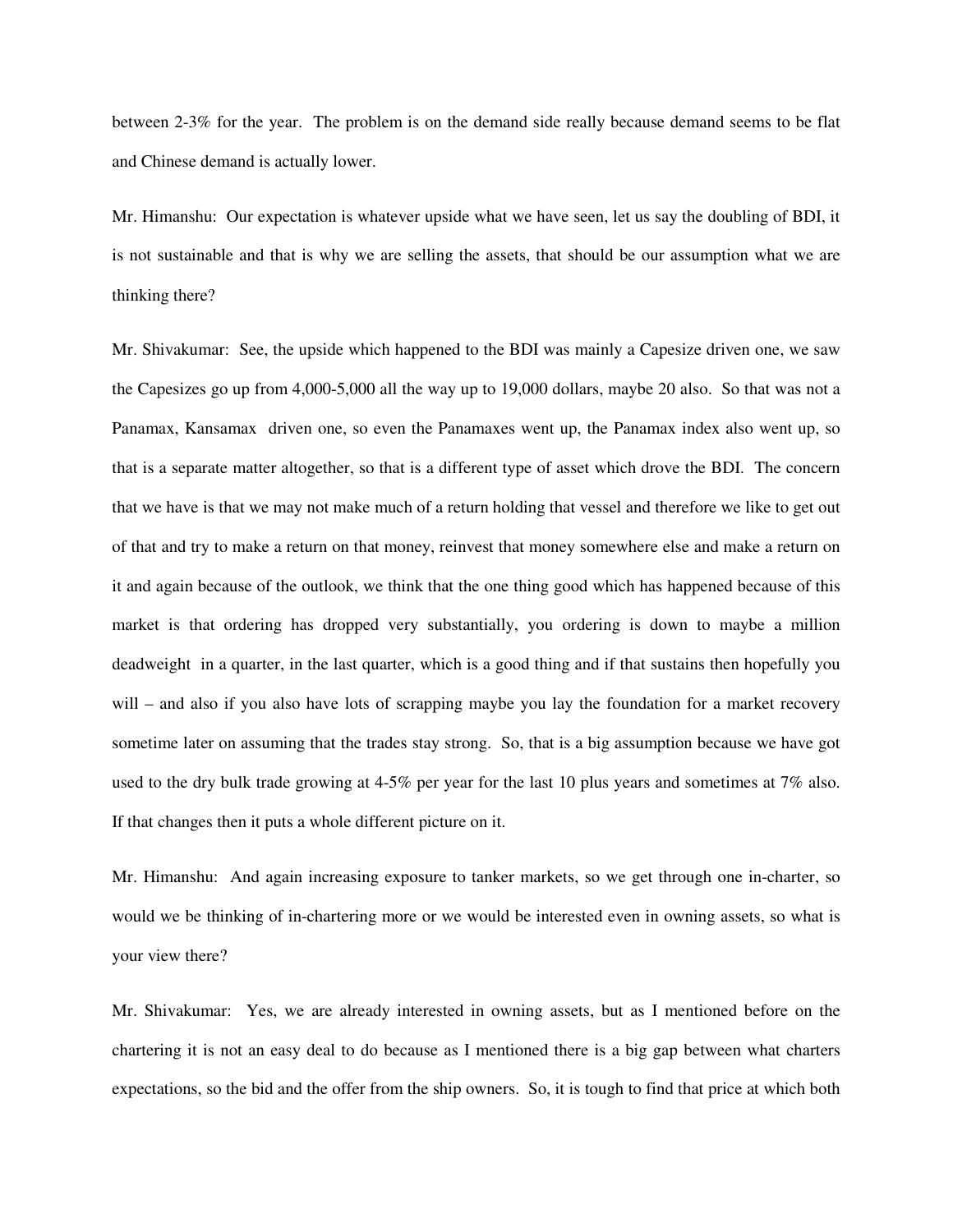will agree. So, that is the problem in doing these chartering deals these days. So, these are few and far between, we are happy with the one deal that we did, but there are not that many deals out there. We are happy to buy ships, as I mentioned earlier we think we are light on our balance sheet, we think we can expand some more, but it is all going to come down to what kind of ships and what price.

Mr. Himanshu: Okay, thank you so much and best of luck.

Mr. Shivakumar: Thank you Himanshu.

Moderator: Thank you sir, we have a next question from Mr. Pawan Nahar from Religare. Mr. Pawan, please go ahead.

Mr. Pawan: Actually thank you, I am done, sorry.

Moderator: Thank you sir. We have a next question from Mr. Ashish Jain from Morgan Stanley. Mr. Ashish, please go ahead.

Mr. Ashish: Hi sir, good morning. Just want to understand on our consol NAV, how come it has gone up sequentially?

Mr. Shivakumar: If you take the profitability, so what has happened is that you had a drop in the value of the assets, however on the other side you have your PAT plus your depreciation which is coming in, you have to weigh that against your PAT and depreciation. So that makes up for what happened on the asset values in Greatship and therefore it has gone up to the similar amount as the standalone NAV went up.

Mr. Ashish: Okay, got it. Secondly, the strong comment that you have seen in shipping this time, is it safe to assume that it is partly also reflection of the strong rates in Feb and March and because you know given the way we account for and the current rates which have come off I would say quite sharply from the recent peak will kind of impact September at least in a big way versus the June quarter?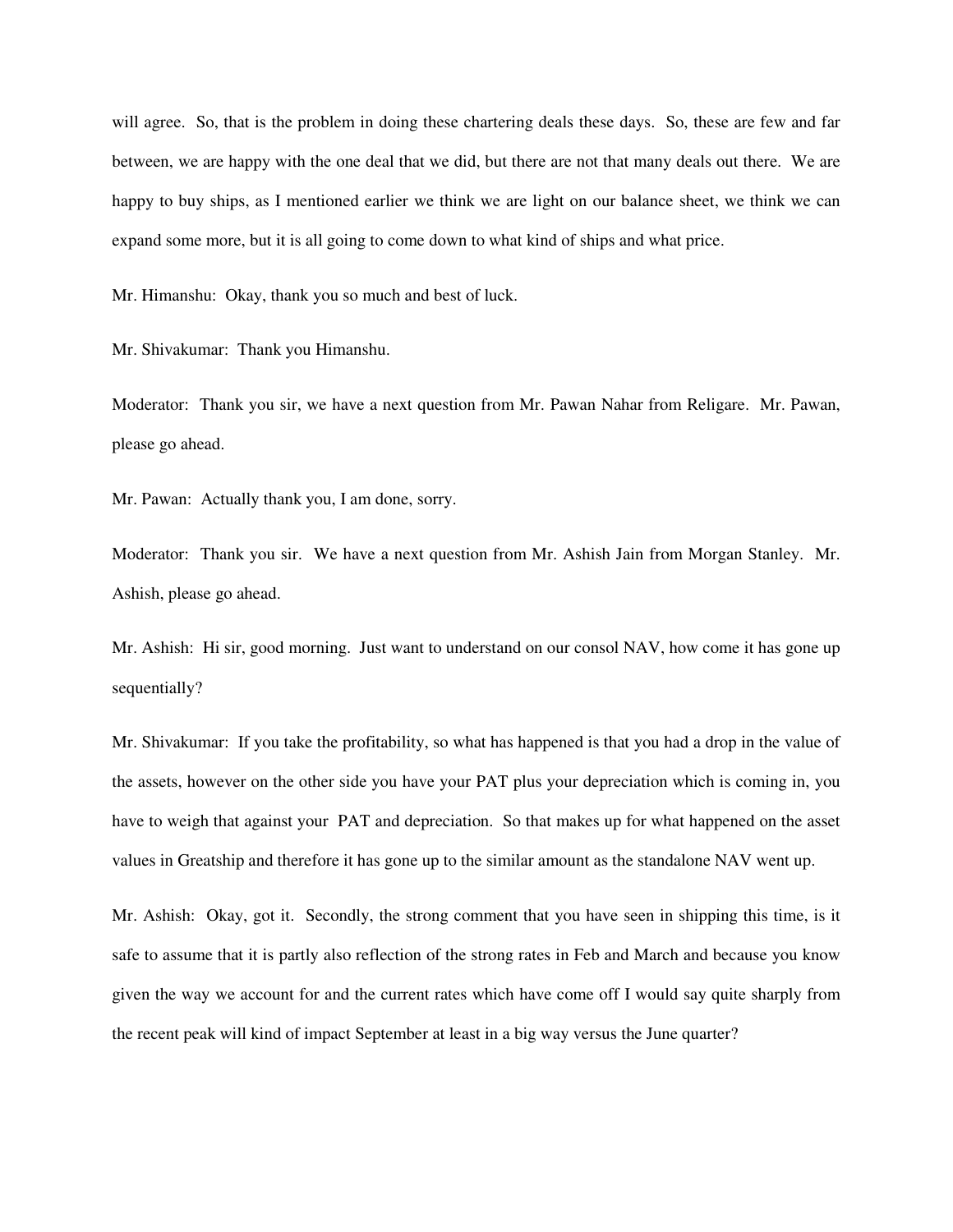Mr. Shivakumar: No, actually rates stayed strong all the way up to sometime in July for the crude tankers and for the product tankers they are still strong, they are still at the high numbers that we saw in the last quarter. In fact in product tanker they probably got slightly negatively impacted because their incomings were probably lower than the pricings which happened in Q1.

Mr. Ashish: Sir, if I am seeing the right numbers then the peak rates at least on the crude side were still in the June month and since then they have not maybe gone back to those levels again on a full month basis.

Mr. Shivakumar: Yes, that is right. That is correct, so what happened is your June month what you mentioned about the voyages going to the next quarter, so June month pictures will come into the results of the September quarter.

Mr. Ashish: Okay, got it and sir just lastly, my key question is also around the strategy from here on, because on one side if you are not very keen to expand on dry bulk and on offshore as well and we are kind of riding these spot markets on the tanker side, historically we have had like 50% on time charter, is it not a right time to really move closer to that number at least on the tanker side and if not then I would have thought we should be really aggressively buying ships on tankers, because then we are basically taking a view that the spot market will either remain here or it will go up from here on. So, basically I just want to understand how we are thinking on this strategy.

Mr. Shivakumar: Yes, let me take your last bit first. The asset values ran up a little in advance of the charter rates. So, if you remember we had that little spike in the winter of 13-14 where suddenly asset values for let us say a ten-year old Suezmax tanker went up by 25% and it was maybe not overnight but within a space of a couple of months because we suddenly had a very strong Suezmax market earning 40- 45 and I think even up to \$50,000. So asset values have sort of stayed there, maybe gone up another 5- 10% since then. So they are still pretty high even if you consider what we are expecting to play out over the next couple of years. So they are still a little bit high. So we always have in the back of our mind that you can easily go back to the values of 2013 and if a ship is added, lets say 15 million dollars in value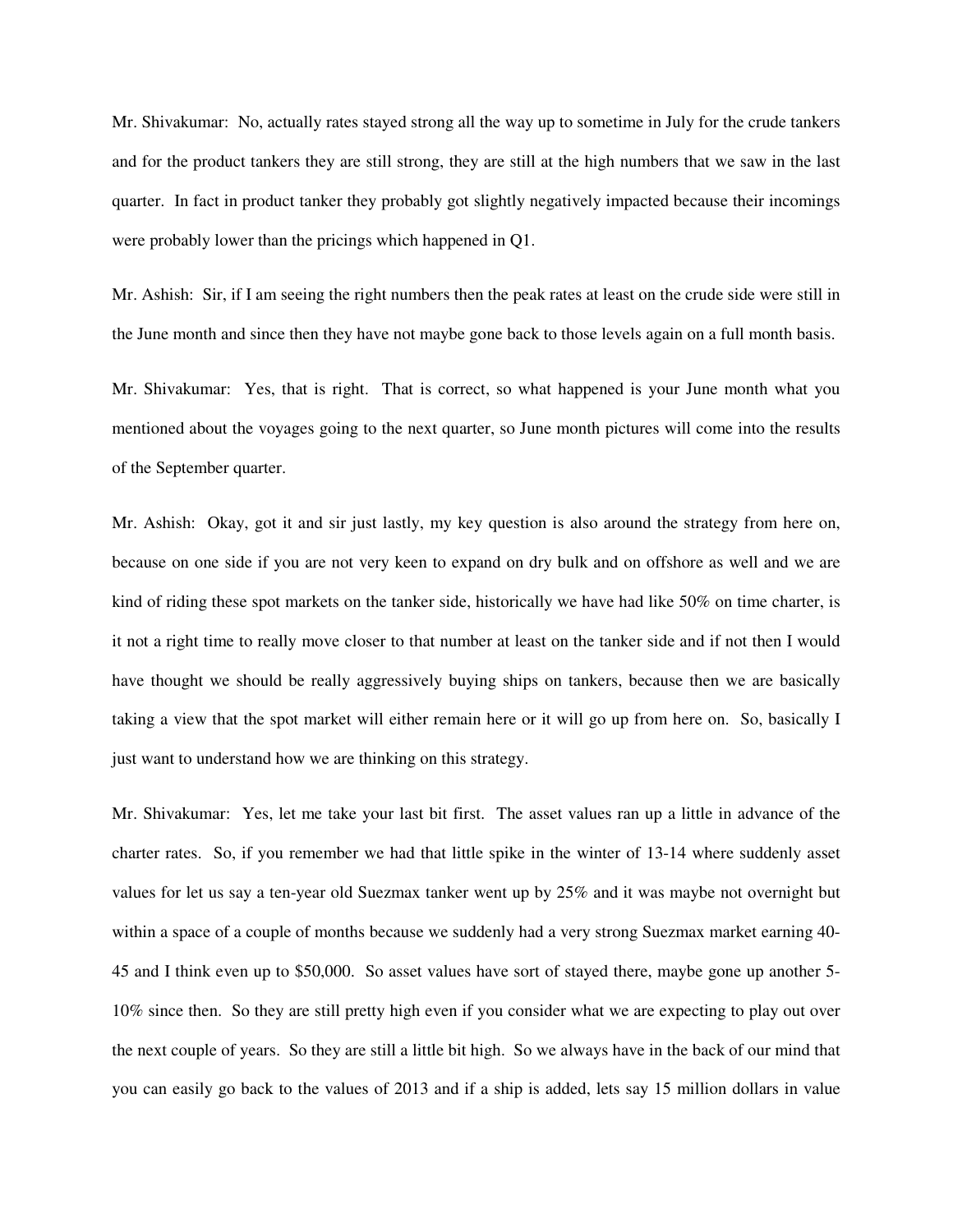since then you know that that could be given back in a couple of years' time; if it is 15, I am just giving 15 as a number. So, that 15 million dollars if you just spread it over a two-year period is 21-22,000 dollars a day and without any return on the capital and so you add in your, so 21-22 of EBITDA, so then you add in your opex etcetera, you are talking 30,000 dollars a day. So, it is not giving you that kind of return just buying, fixing and putting in a residual value, then you have to put in a residual value which is much higher. So, it is not yet making that much sense, yes asset values have not run up despite the – and the two-year charter rates for a Suezmax probably gone up by \$4,000 a day between beginning of this year and now and it is not reflected in asset values really going up, but it still does not seem to make much sense when you put it on a piece of paper, because probably the asset value rates went up before the charter rates went up. So, it is always in the back of our mind that you could revert to the market of 2012- 13 where asset values are that much lower.

Mr. Ashish: Sir, I take your point but my only concern there is that on asset value we have a view that at least there is some possibility it goes back to those levels. On an implicit basis we are thinking that even rates also in that case because asset value boon will not go down in isolation.

Mr. Shivakumar: So your question is - if you are not willing to buy at that level why are you holding at that level.

Mr. Ashish: Yes, precisely especially on the chartering side, not on the asset sale part…

Mr. Shivakumar: Correct, so yes I agree that is a little bit of a contradiction. It is just that since we have the position we are saying we will hold on to it. So we start off with I cannot buy the asset because it does not seem to make much sense to me and if I do not buy the asset I do not have enough risk, I am not taking enough risk, I am substantially below optimal on the amount of risk that I need to take and therefore I think let me take more risk on the charter market, yes on the spot versus time charter ratio, that is what we are doing. Again, it may or may not play out well, it has played out well so far over the last quarter, over the last four-five months, but finally you will know at the end of a year, two years because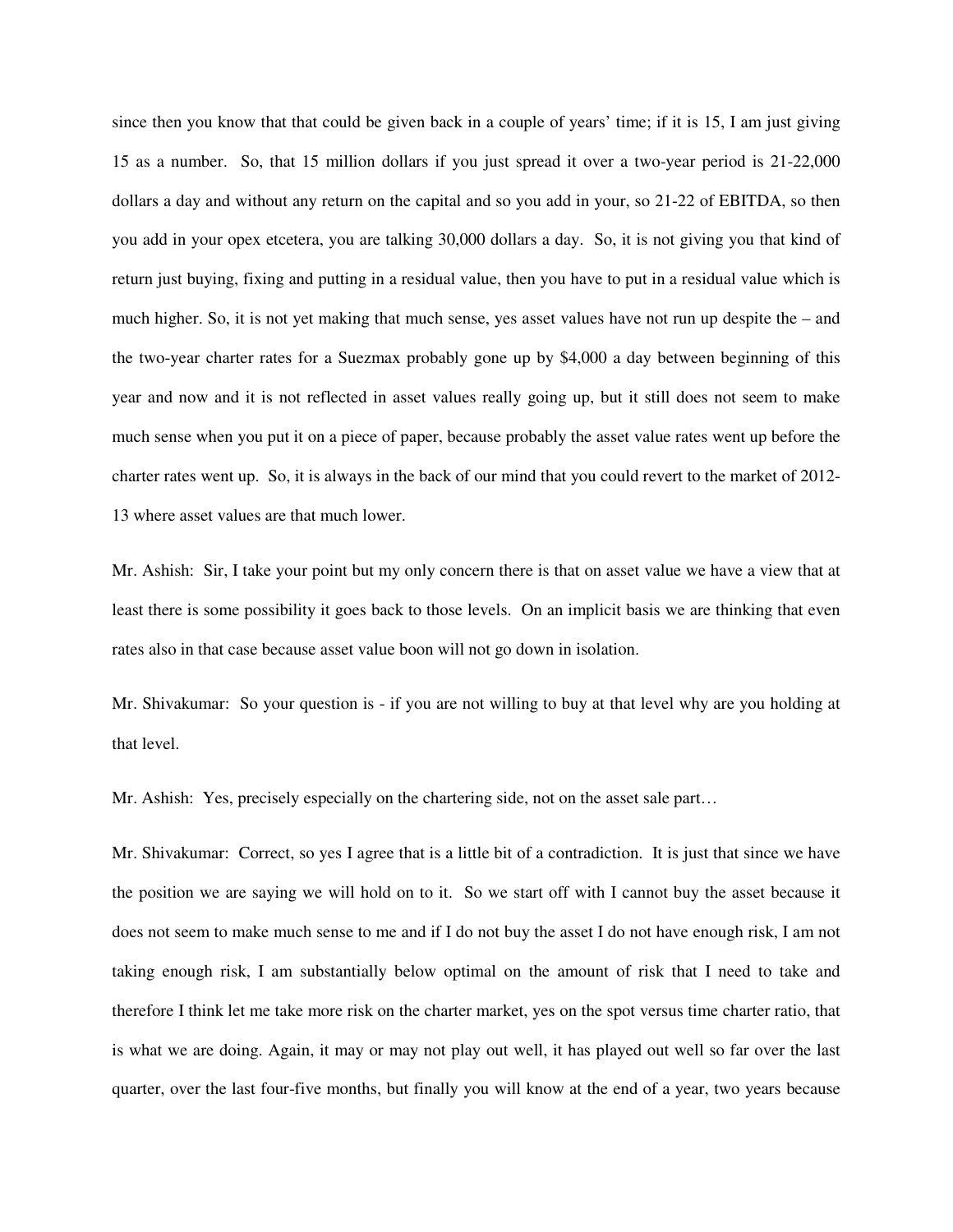we had this very similar discussion last year when we were looking at 28-29,000 dollars as the fixing rate for a Suezmax tanker. It sort of turned out well so far, again it would have been wonderful if we had bought a ship at that time and just run a spot but again you cannot undo the past unfortunately, but we are very cognizant that buying for current yield is the worst possible thing, because you will get a wonderful current yield. If you buy today a ten-year old Suezmax tanker and you just fix out on charter in the 30,000 range, but we have done this in the past, in the good markets and we live to regret some of those decisions. So let us see, we need to find those asset values coming to slightly more reasonable levels, sometimes we will get bargains. Second thing is – okay I did not mention, we have not fixed any of our crude tankers in the recent past. In fact one has just come off contract and she has gone into the spot market, one of our Aframaxes, but we fixed a couple of our product tankers. So we fixed one LR1 for two years and we fixed one MR for one year. So we are taking a little bit of coverage where we think it is sort of justified, but again markets have gone up after we picked those assets also, but where we have got a lot of exposure we are taking a little bit of cover but the crude tankers really are the ones that give you the big upsides and downsides, so we are just playing for those.

Mr. Ashish: Sir, on the offshore side, just last question from my side, is on our rigs and MPSSVs can you just indicate where the rates today versus our contracted rates in terms of how much lower are they, the current spot market rates?

Mr. Shivakumar: The problem is you do not have a market benchmark. So I really do not have a number to give you, because there is no market benchmark that I can quote. In rigs, we probably had and again this is South-East Asia and this is based on a reported rate, we probably had a 25% drop in rates in the last 18 months on a modern jackup rig, but again we are a localized market and sometimes these rates drop earlier or later. I mentioned earlier that for 80-t Anchor Handlers in India for three-year contracts in ONGC, the rates had already dropped two to three years ago; they had already dropped by 25%, so there is not that much room for them to drop from where we are today. So those kind of things happen in individual markets, but this is just one pricing benchmark that you have where you can say that it has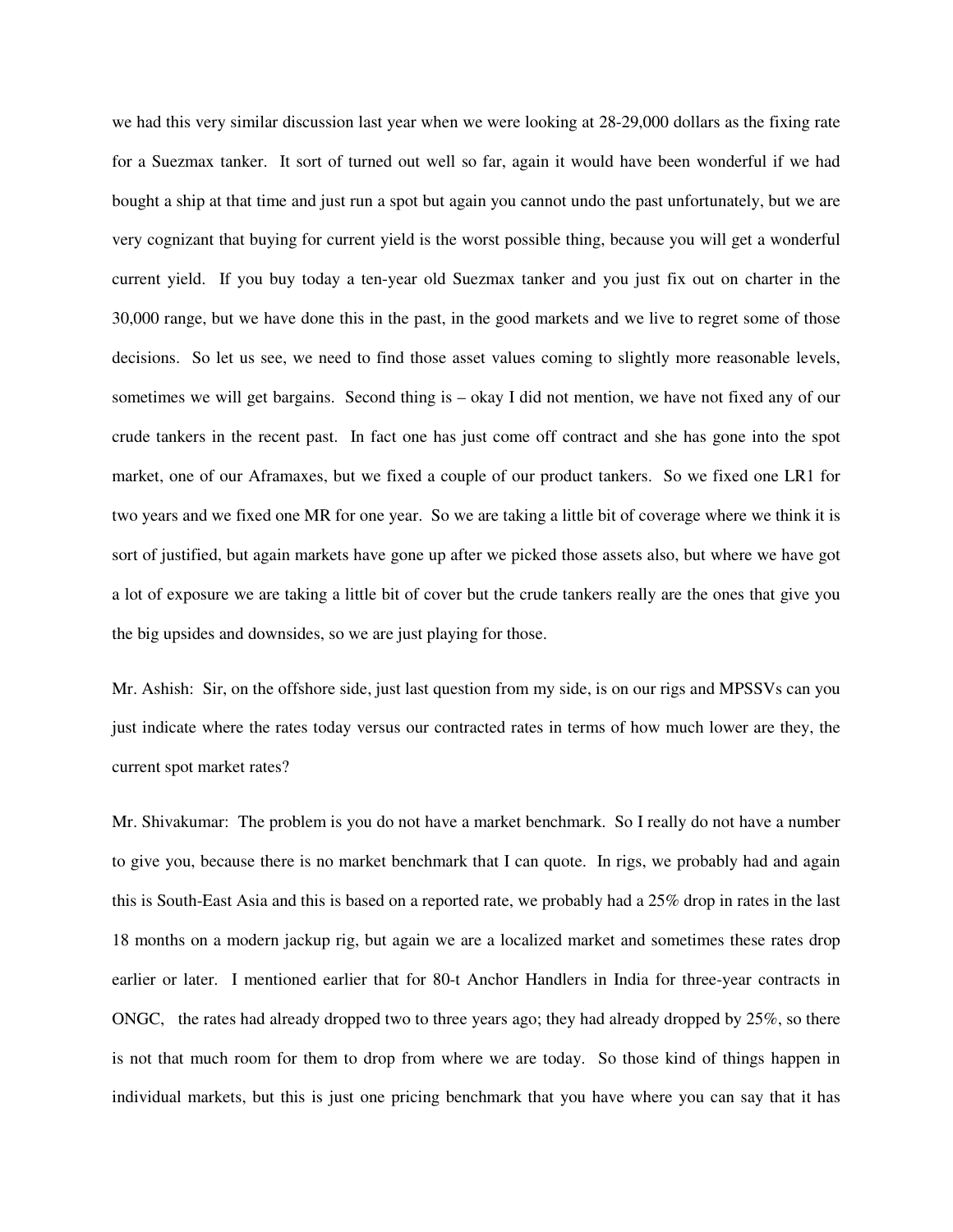dropped about 25% in South-East Asia for a modern jackup rig. For the MPSSVs we just have no number at all. All we can compare is the North-East spot market, the North-East spot market is terrible, you make 5000 pounds, 4000 pounds and you make it at 60% utilization, it is not a number worth considering at all. Our ships were not on the spot market, our ship were on time charter.

Mr. Ashish: But is it possible to give some indication of where, let us say the whole of your offshore fleet based upon the scheduled renewal of contracts, how much lower are the rates…

Mr. Shivakumar: So the last re-pricing which we have done, so we did a few re-pricing in the last, I mentioned that we did some extensions, some new contracts, the last re-pricing have all been in the range of 10%, 10% down…max 15 but it is closer to 10 than 15 on average.

Mr. Ashish: Okay sir, that has been very helpful, thank you and best of luck.

Moderator: Thank you sir. We have a next question from Mr. Pratik Poddar from ICICI Prudential. Mr. Pratik please go ahead.

Mr. Pratik: Yes, good afternoon sir.

Mr. Shivakumar: Hi Pratik.

Mr. Pratik: Sir, one question is you mentioned in your opening remarks that there is a 10% reduction in the asset prices for offshore segment, is it sequentially or…

Mr. Shivakumar: Sequentially, from March to June approximately 10% offshore vessels, not rigs.

Mr. Pratik: I just wanted to understand from the rigs part.

Mr. Shivakumar: Rigs, there is no change really and again, so you have these levels of liquidity, you have shipping most liquid, you have offshore vessels much less liquid and rigs least liquid. So, we are already in the realm of guesswork with regard to the offshore vessels and if you start putting a number on the rigs on what has happened it will be outright gambling.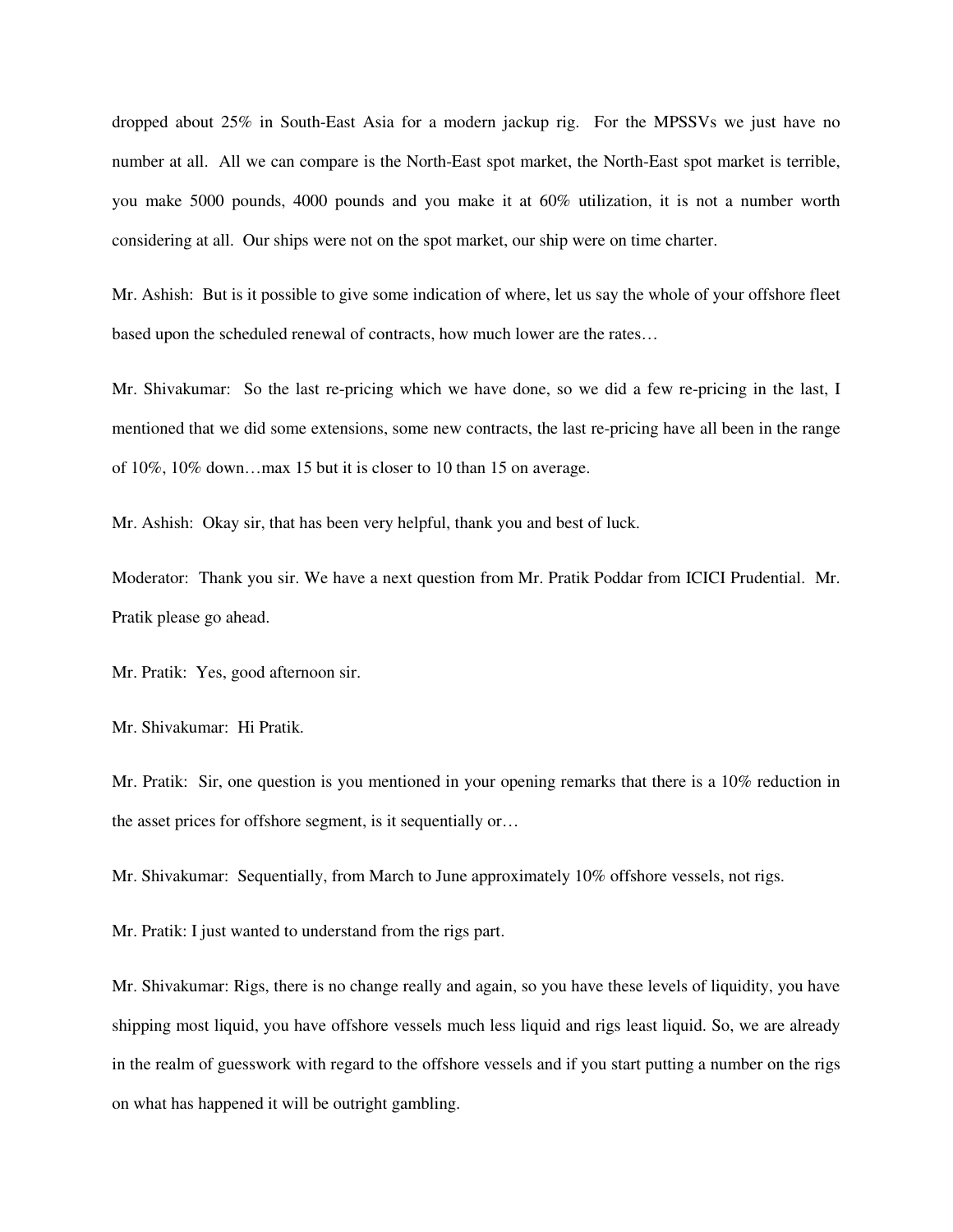Mr. Pratik: Understood sir, but considering the current scenario and the cuts which are happening in E&P any distressed asset sales which would optically look…

Mr. Shivakumar: That is the problem, so if we had a sale then we would use that as a benchmark, there have been no transactions and I cannot remember the last modern rig I saw sold. Okay, the next thing is you could also have, because second-hand market anyway has not been much for rigs, but let us say you had an order placed, so let us say somebody ordered a check (inaudible) (1:02:15) and there is a number there on the order value, we do not even have that number, because we have not seen any publicly announced orders in the recent year, at least not for the last few quarters.

Mr. Pratik: So I am just saying the tendering activity has gone down, so the rigs are lying idle as in…

Mr. Shivakumar: That is correct, so there are quite a few modern rigs which are idle in South-East Asia which have finished their contracts, they had one year contract, two year contracts and they are idle. So you can – in fact some of the US listed companies gave a fleet status report, you can see it on that as well that they have got a few idle rigs. So utilization is probably at 70-75% for deep water rigs and probably 75% for jackup rigs. Probably 85-90 for modern jackups, but probably it is below 70% for old jackups, but modern jackups are also struggling because there is just no demand, they probably will get first bite of the cherry if there is a business, but there is unfortunately just no business.

Mr. Pratik: Have the day rates collapsed sir?

Mr. Shivakumar: In re-pricings we have South-East Asia benchmark which is probably 25% down. There is one transaction which they are talking of being 30% plus lower than the last pricing, but we are not sure about the way they have calculated that, but it is about 25% down in the last year to 18 months.

Mr. Pratik: So when you say 25% down what was the benchmark earlier?

Mr. Shivakumar: We are talking of South-East Asia at about a 130, 135 and we are talking of about a 100,000.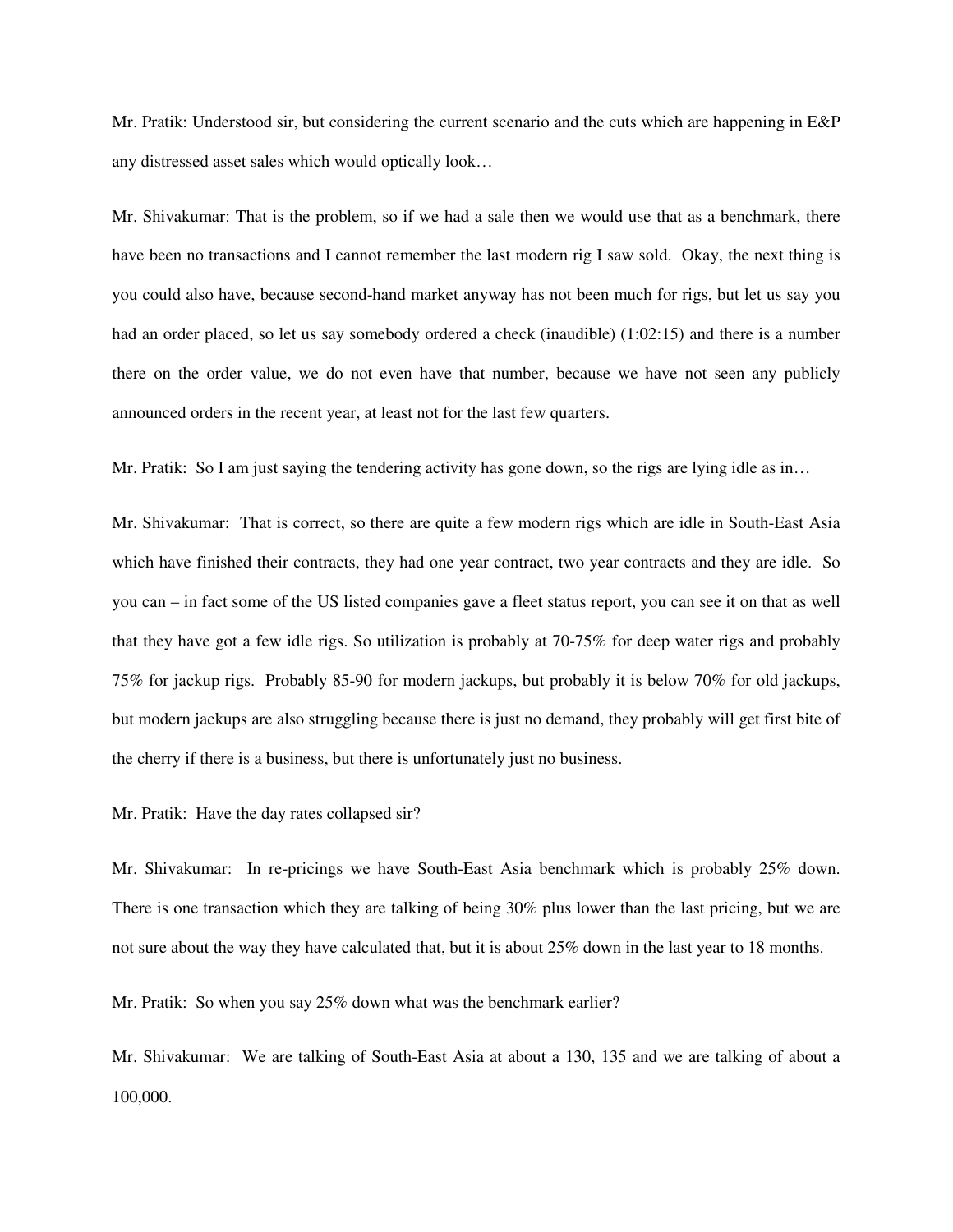Mr. Pratik: Sir, this would be modern jackup?

Mr. Shivakumar: Yes, the modern jackups, but again none of these get reported officially, so these are again from reports, unofficial reports, etcetera, but we have a tender which is going on now for modern jackups in the ONGC, so let us see what happens to that one.

Mr. Pratik: And sir, I am assuming even in this ONGC tender which is ongoing the rates would come down, I mean there is no chance that the rates would stay where they are, right?

Mr. Shivakumar: Yes, I will be surprised if rates stay where they are, if they stay at the last fixed rates, I will be very surprised.

Mr. Pratik: Sir, second question was on the capital deployment. My understanding was that we are past the heavy capex phase, so just wanted to understand you mentioned something about tweaking your capital, that was more to do with changing the fleet structure?

Mr. Shivakumar: That is correct, that is more in shipping than offshore, with offshore you do not have much choice in any case, you have set of assets, you can add to those assets, you cannot choose when to reduce those assets. So that is more on shipping that we tried to decide because you have free option of deciding on what kind of ships you would like to…

Mr. Pratik: And sir, given the strong cash generation potential which would be there this year and next year because of rigs being contracted, what do you do of the excess cash, you just send in the balance sheet, is that a fair understanding?

Mr. Shivakumar: That is correct, we paid on debt. So it creates capacity for the future, so when we get the opportunity to buy again we can re-level.

Mr. Pratik: Any asset classes where you are looking at buying?

Mr. Shivakumar: In oil field services or what?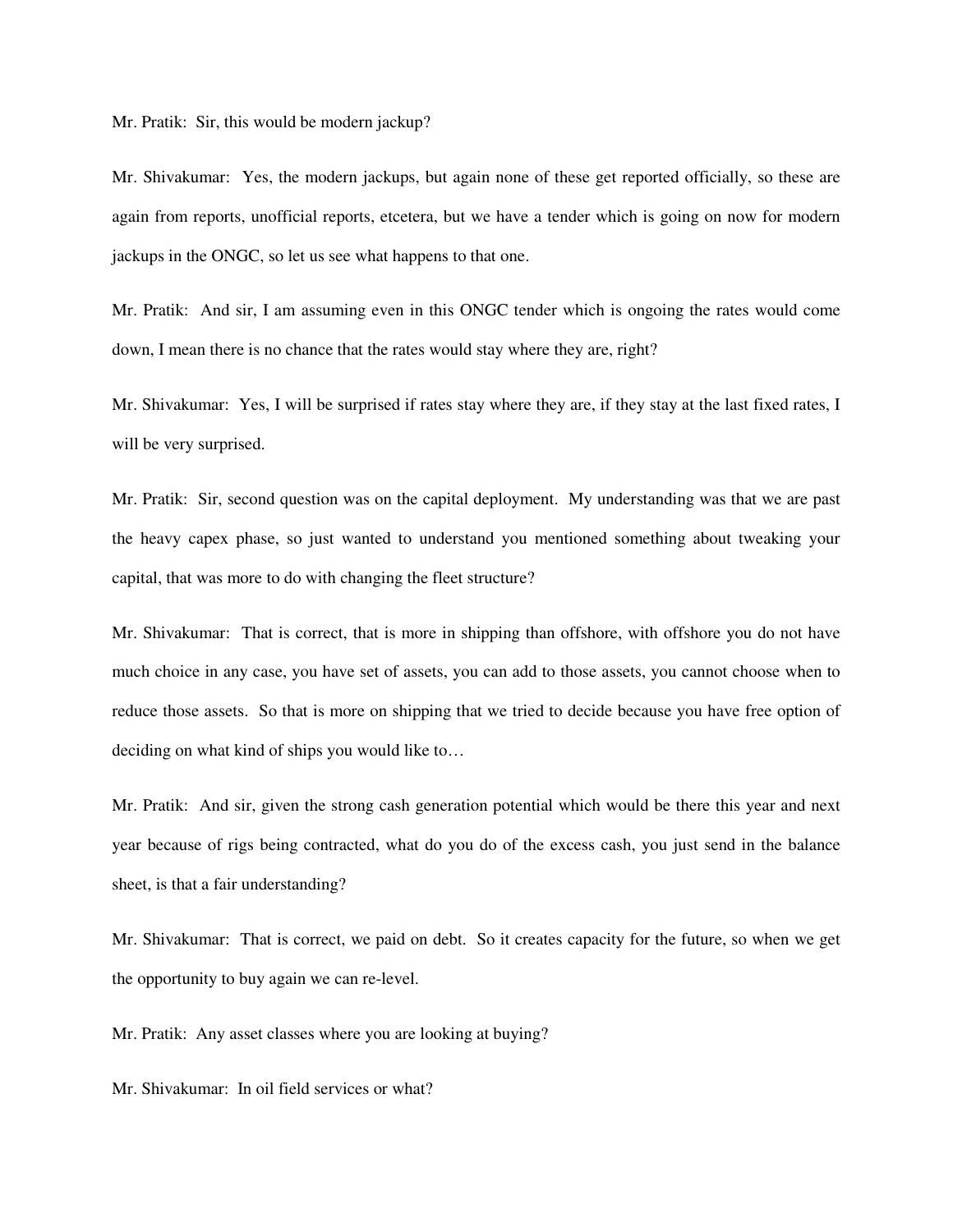Mr. Pratik: Both the segments sir, shipping, oil field.

Mr. Shivakumar: Oil field services not so much, dry bulk not so much, in shipping it depends on the price as we are not finding those prices currently.

Mr. Pratik: Thank you so much for answering my questions.

Mr. Shivakumar: Thank you Pratik.

Moderator: Thank you sir. We have a next question from Mr. Vikas from Franklin, Mr. Vikas please go ahead.

Mr. Vikas: Hi Shiv, Vikas here. Just one last question, most of them have been answered. What happens to the rigs which have been contracted with these yards at 10% down payment? So do they get honored, would they get cancelled, would they just stay with them and nothing happens and people forget about it?

Mr. Shivakumar: Yes, now the structure of this matters. So, if it is a subsidiary of Great Eastern Shipping and let us say it has a Great Eastern Shipping guarantee, with or without a Great Eastern Shipping guarantee. You cannot walk because if it is with a guarantee they can come after you and the ownership company has the resources to pay for it or has the assets that can be attacked. If it is an SPC which is set up by a speculator which has no parentage, which is the case in a lot of these companies, the yard has nothing and no option but to write it off as a loss and try to sell it. Unfortunately, they are in a position where they cannot sell it and the guy who has ordered it on a speculative basis can certainly not take delivery, they will not get funding. Even for an established player to get funding without a contract is difficult. Banks are really looking very closely at offshore exposures these days and they are looking for contract coverage or they are looking for strong parentage. So, the speculators are not going to be able to take delivery of this. I do not think there are established companies which are looking to buy re-sales because there is just no work to be done and you do not buy it like a commodity that you can do in shipping, you just buy it say it is cheap, I will get a 9-10% bump in price next year and till then I will just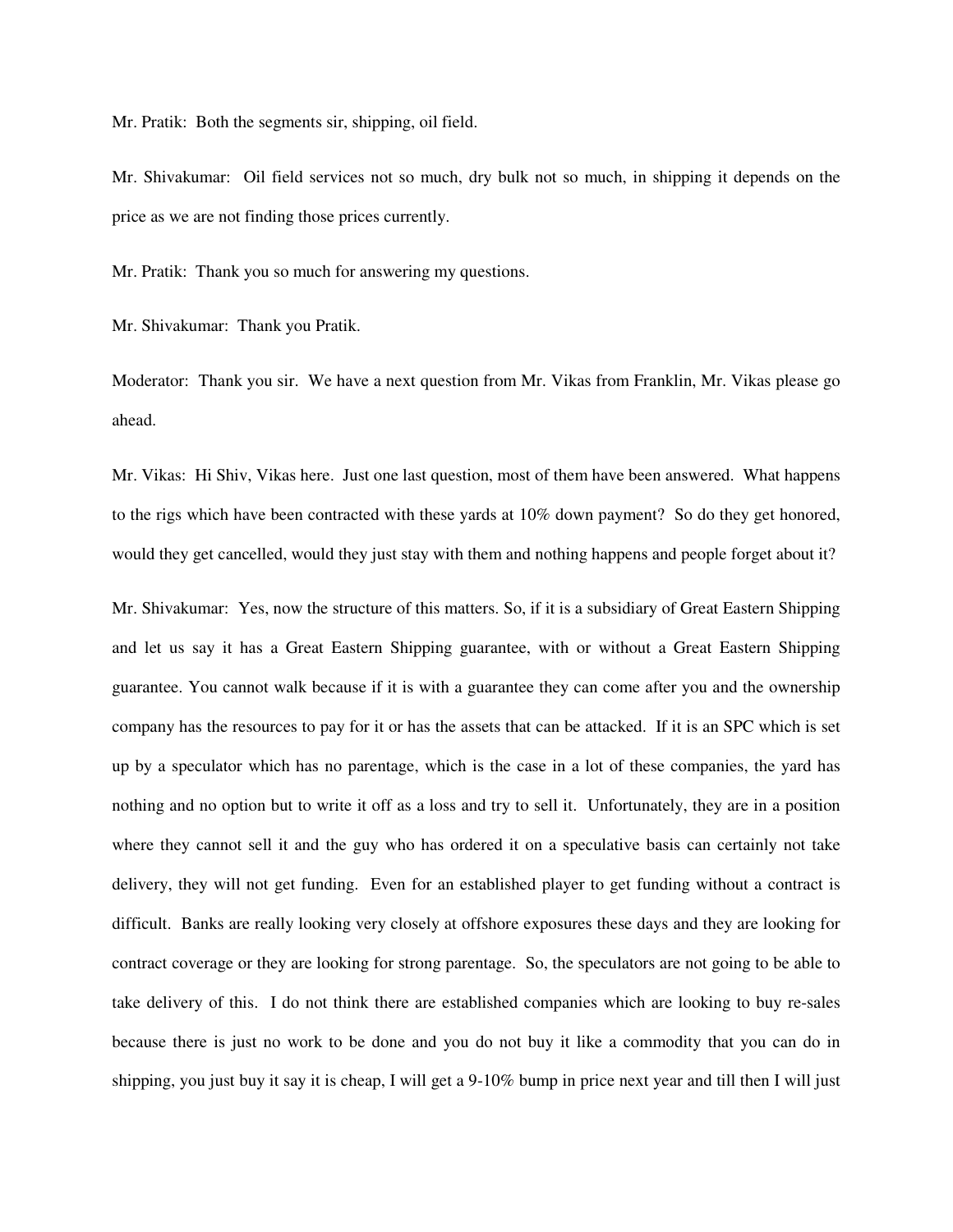run it at opex, you just cannot do that in offshore, because the cost of stacking the rig is going to be quite a large number. So, the yard will presumably construct it if it is in an advanced stage of construction and hopefully not repeat the 10/90 structure in future.

Mr. Vikas: Of the 180 odd rates in the order book, how many would you classify as speculative?

Mr. Shivakumar: We had that number, somebody has done that analysis. There are about 130 jackups in the order book. The deep water rigs generally get ordered by established companies even if they may be somewhat stressed on the balance sheet, at least they are established, but the speculators really got into the jackup rig segment because the other thing is that the deep water rigs are constructed at the major yards and the major yards will not deal with these speculators without guarantees which they are just not able to put up. So probably 30-40 rigs out of 130 would probably be by the speculators. Some of the established companies have gone out and discussed with the yards and got postponements on the deliveries as well by a year, two years, which you can do if the construction has not yet started seriously, but speculator rigs are 30-40 and it depends on the progress of the project. If it is close to completion it is going to come and if they have not started construction on it good for them.

Mr. Vikas: And just the Korean yards, some of the major ones also, I mean in the last couple of quarters have really declared horrible numbers and also declared a lot of receivables issues, part of them would come from the offshore side, so what explains it? You are saying that most of the big guys would order on these Samsungs and the Hyundais of the world and they would not default, but still these yards are facing massive crunches, so is it just a timing issue or there would be a default event in some cases as well?

Mr. Shivakumar: Two things, it is probably a timing issue with some of the established players, they have asked for a deferral, etcetera of the delivery. So they just said that we know it is due for delivery in the next four months, but can you just make that delivery end of 2016, something like that. That is one thing, so it is a timing thing. Second is, I know that the offshore segment has got bad press for having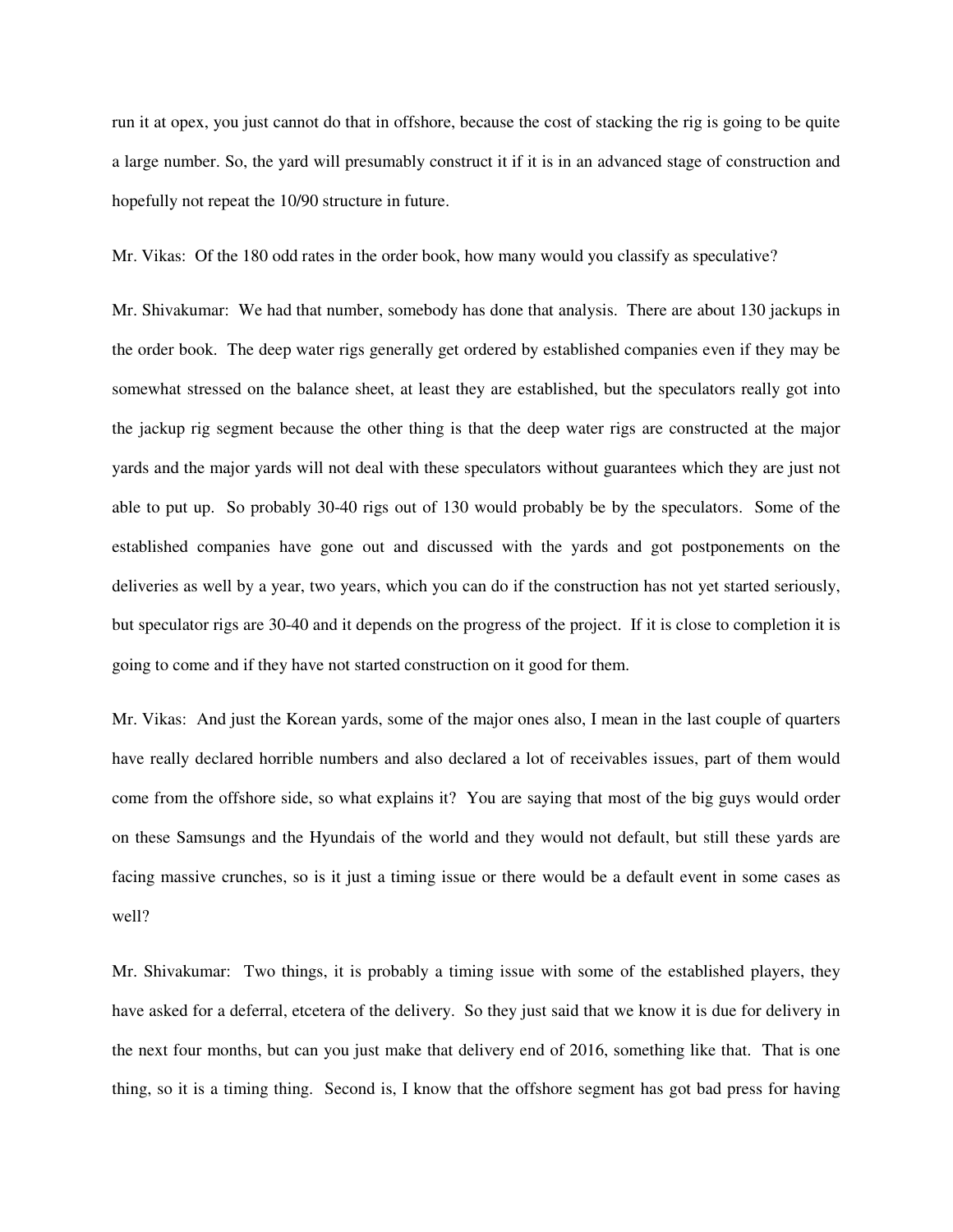caused a lot of losses at these major Korean yards, but it may not be really all these ultra deep water drill ships, etcetera, there are also other offshore structures that they do including the famous FLNG and some of these things are – because these are more established things, the drill ships, etcetera are the more established things and they could have made losses when they entered that business eight, ten years ago, but I do not see any reason why they are making so much losses on building a drill ship today, unless they just got the project completely wrong. It is probably other offshore structures as well where they have lost money and not just on these drill ships. So that is the two things really that I have on the Korean yards and their offshore.

Mr. Vikas: Just on the Kansamax that you sold, is it fair to assume that it would have been sold at a loss versus the contract price?

Mr. Shivakumar: That is correct.

Mr. Vikas: Okay and the profit that we have shown this quarter is related to the anchor handler?

Mr. Shivakumar: That is correct, we did not sell any ships in the quarter, so it is the anchor handler.

Mr. Vikas: Okay, thanks Shiv.

Moderator: Thank you sir. We have a next question from Mr. Bhavin Gandhi from B&K Securities. Mr. Bhavin, please go ahead.

Mr. Bhavin: Sir, just a couple of questions. One, sir from the initial commentary it seems you think that the rates would come off and they have started coming off in the crude segment, but if I were to look at the 20 years history, the month of August tends to be lower than the month of July and September tends to be lower than the month of August as well and then if things bottom out in the winter the rates pick up, so you think even in winter the rates will be softer than what they currently are?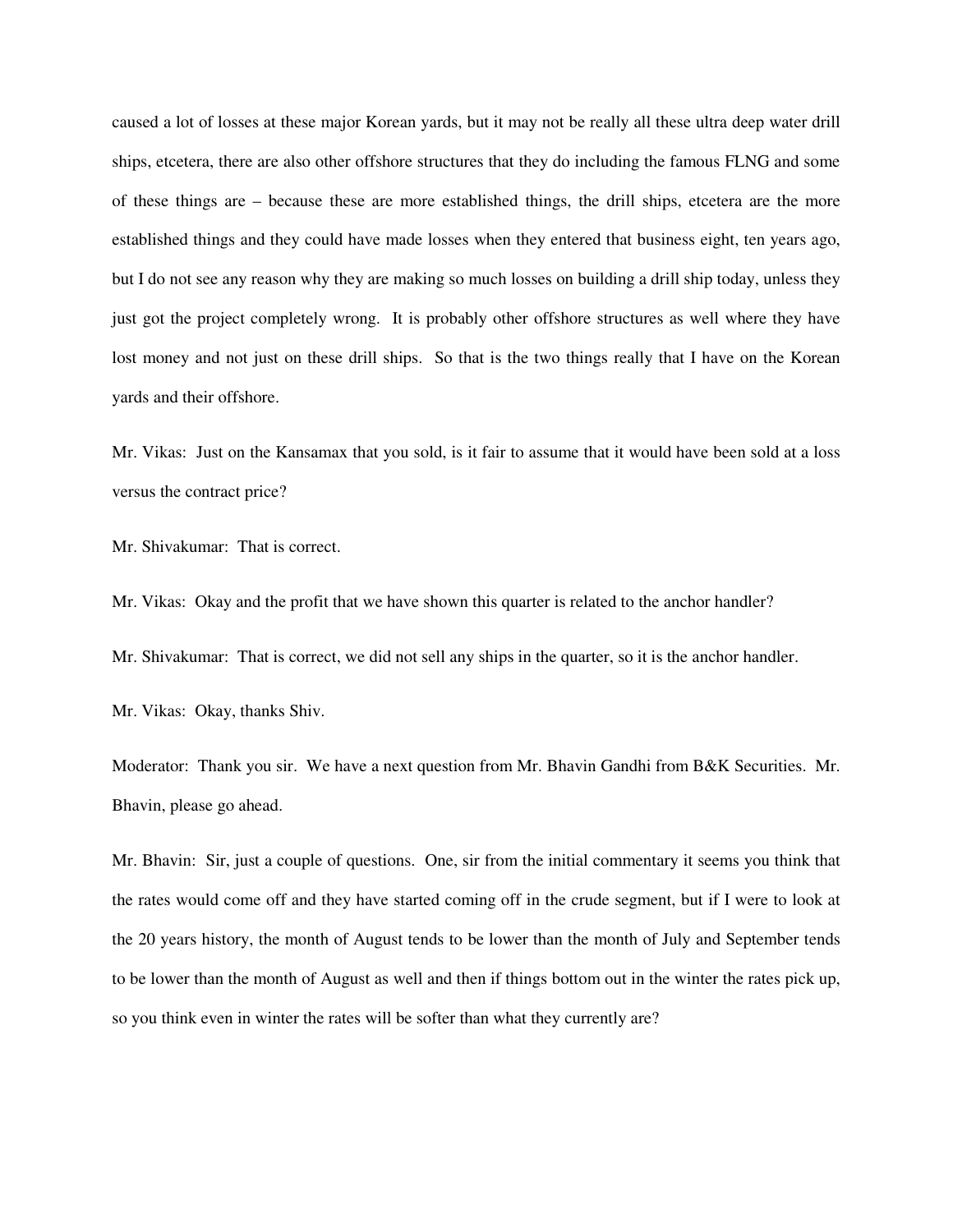Mr. Shivakumar: Okay, now to comment about the winter is still far away when the market is changing on a weekly basis, but one thing which really drove and I do not know if I mentioned it earlier, one thing that really drove the high rates in the last quarter was refinery throughputs. Everybody postponed maintenance because the refinery margins were so high. So, what is happening now is that you have to go through your refinery maintenance and turnaround, so it has got postponed to this quarter and therefore you have less crude being transported, so that is one factor. Second is that we have had a lot of stocking which happened in the first six months of this year which also added to the demand. I do not know how long that can last, the stocking up activity especially considering that we have seen it go down to 45 all the way back up to high 60s and then back down to 45. So, whether they are as enthusiastic about the stocking up because of the perceived cheap price, I do not know now that it has come back to the old lows. So those are the two things which are sort of uncertainties, in any case we have seen the refinery turnarounds happening now or we are seeing them happening now and that is one of the explanations we have for the low rates currently, but in the winter yes we should have better markets than they are in August and September, but let us see that. I just want to highlight that last quarter was a banner quarter; Suezmax has earned little more than \$40,000 a day, which has not been seen for a long time.

Mr. Bhavin: Because I see the time charter rates even in the current week seem to be improving week on week, so I was just – your commentary I could not reconcile, so that is what...

Mr. Shivakumar: Yes, the time charter rates are – you do not see that many deals getting done unfortunately. We see very few deals getting done because the rate ideas of owners and charters are so far apart, there is a 10-15% bid offer spread.

Mr. Bhavin: Sure sir. The second thing is on the Kamsarmax vessel that we sold and you said we have booked a loss, did we book a loss even after the currency depreciation impact, I mean even after that it is out of the money?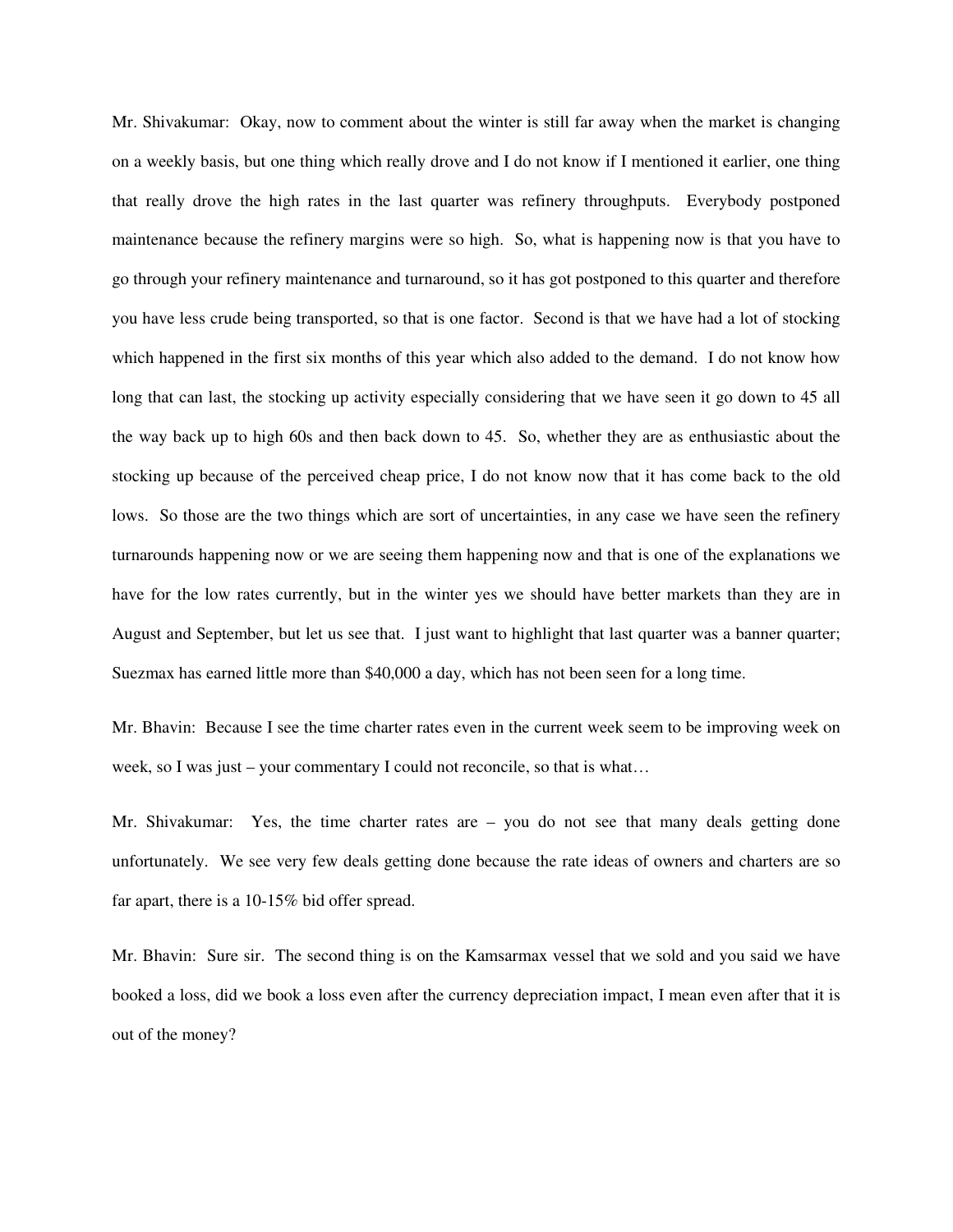Mr. Shivakumar: Yes, because we have not paid much of it, right? The majority of the payment actually goes on delivery, so it is only on that small part of the payment which has already been made that we have a currency benefit.

Mr. Bhavin: Okay, got it. Just on the initial comments on the demand reduction on the coal front of I think you mentioned 55 million tons of reduced demands, so roughly could you give us a sense as to how many – what it would mean in terms of million DWT in terms of demand going out?

Mr. Shivakumar: Okay, good point. We can do that, so we have – so your standard haul on coal would probably be 35 to 40 days. So, a ship can typically do – and these are mainly the Panamax & Kamsarmax So, a ship can typically do eight voyages in a year and one of these ships will carry 70,000 tons. So, each ship does about half a million tons excess taken. So that is 100 ships less that you require if my workings are correct, which is – wow that is a lot of ships, now that is 7 million deadweight or 8 million deadweight of Kansamax if you take a 100 ships. So that is 1% of the fleet really. So you have 4.5-5 billion tons per year of trade. Again this 55 is for a half year, so actually the effect will be doubled if it continues, but the one thing is that both iron ore and coal imports turned around slightly in July, I do not know if it is some other impact, but they turned around slightly in July.

Mr. Bhavin: Sir, one final thing on the derivative losses of 800 crore which are there on the balance sheet, when does the bulk of that crystallize and how will it be accounted for?

Mr. Shivakumar: FY 20 we have not figured out the accounting yet, because now IFRS kicks in, because it will be under a new accounting standard. So, hopefully within the next six to nine months we should figure that out before we start off on IFRS because that is compulsory from next year, but most of it is in FY 20 and a little bit a year or two before, a little bit a year or two after.

Mr. Bhavin: Sure, but there should not be any cash flow impact on this or will there be any cash flow impact?